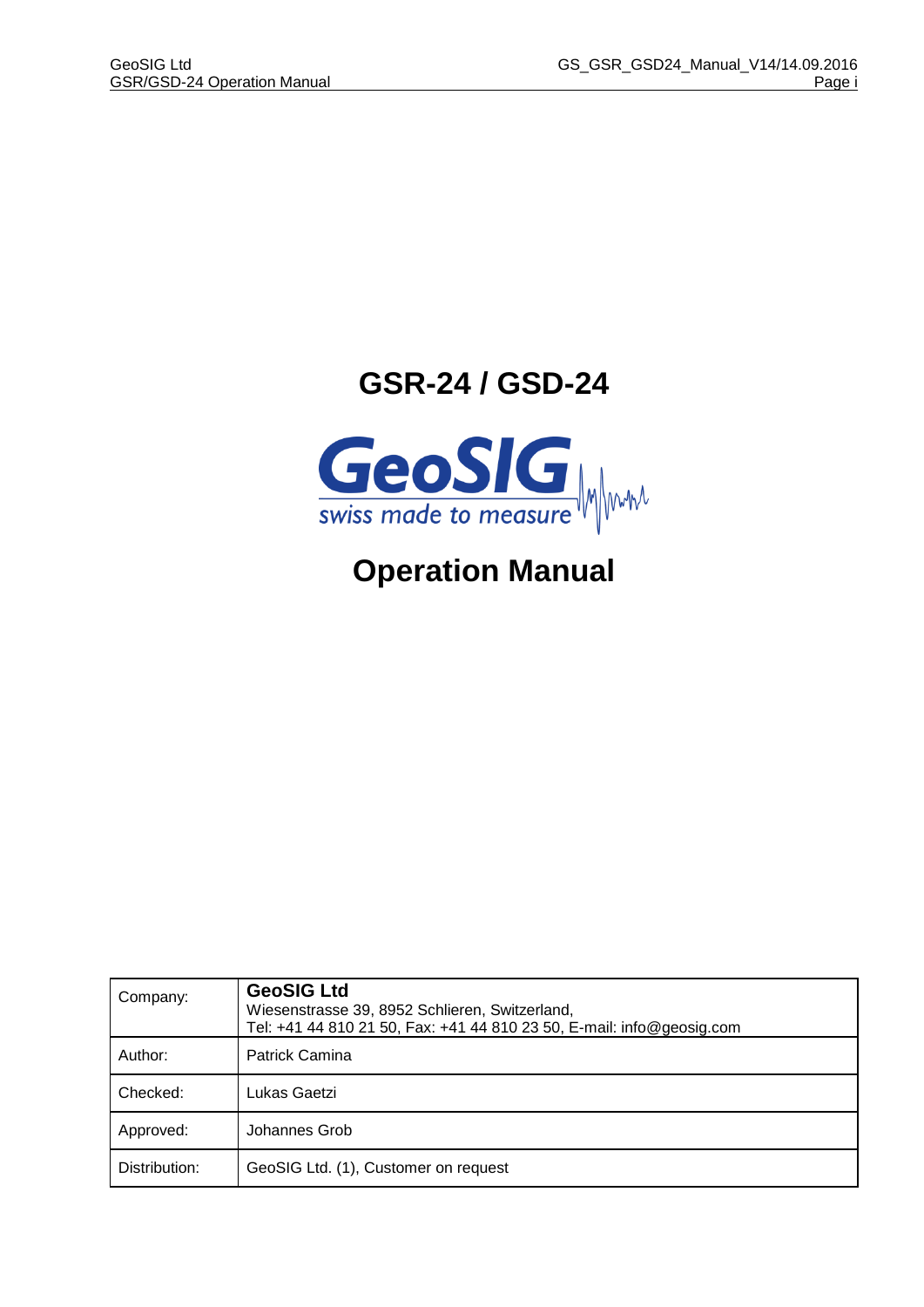# **Document Revision**

| <b>Version</b> | <b>Action</b>                                                                                                               |
|----------------|-----------------------------------------------------------------------------------------------------------------------------|
| 18.10.2000     | First revision                                                                                                              |
| 14.11.2000     | Checked                                                                                                                     |
| 26.02.2001     | Entry for modem / Serial Output                                                                                             |
| 30.03.2001     | Adjustments for only one alarm output                                                                                       |
| 16.07.2001     | Changed new software title                                                                                                  |
| 04.11.2002     | Updated chapter 4.3.6, table with possible baud rates for digitiser modes                                                   |
| 16.04.2003     | 3.2.2 Requirements for the GSR foundation added                                                                             |
| 12.11.2003     | 5.3 Typical triggering range figure & automatic file save date at header are added                                          |
| 08.04.2004     | Adjustments concerning the new communication programs                                                                       |
| 25.01.2005     | Revision of Active Charge LED (TB)                                                                                          |
| 17.03.2005     | Adjustment of maximum ATA card capacity to 2 Gbyte (PC)                                                                     |
| 30.05.2005     | Warnings / Errors description adjusted for the latest firmware releases (PC):<br>V04.02.20, V04.03.15, V04.04.06, V04.05.06 |
| 16.06.2016     | Update of Warnings and Safety                                                                                               |
| 14.09.2016     | Addition of "GeoSIG Cybersecurity Recommendations" section                                                                  |

#### **Disclaimer**

GeoSIG Ltd reserves the right to change the information contained in this document without notice. While the information contained herein is assumed to be accurate, GeoSIG Ltd assumes no responsibility for any errors or omissions.

#### **Copyright Notice**

No part of this document may be reproduced without the prior written consent of GeoSIG Ltd. The software described in this document is furnished under a license and may only be used or copied in accordance with the terms of such a license.

#### **Trademark**

IBM is a registered trademark of the International Business Machines Corp; Armonk, NY Other brand and product names are trademarks or registered trademarks of their respective holders.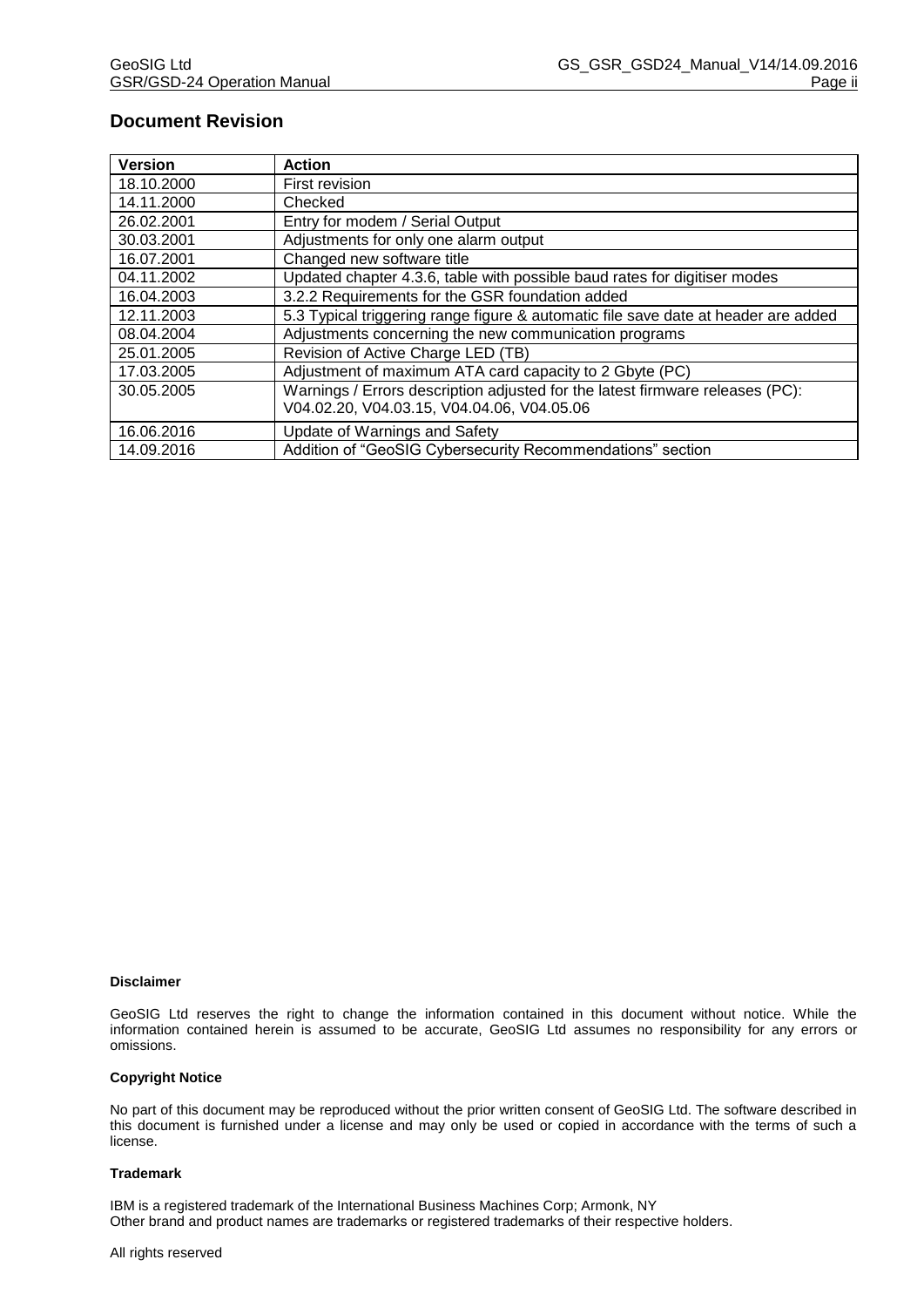GeoSIG Ltd Switzerland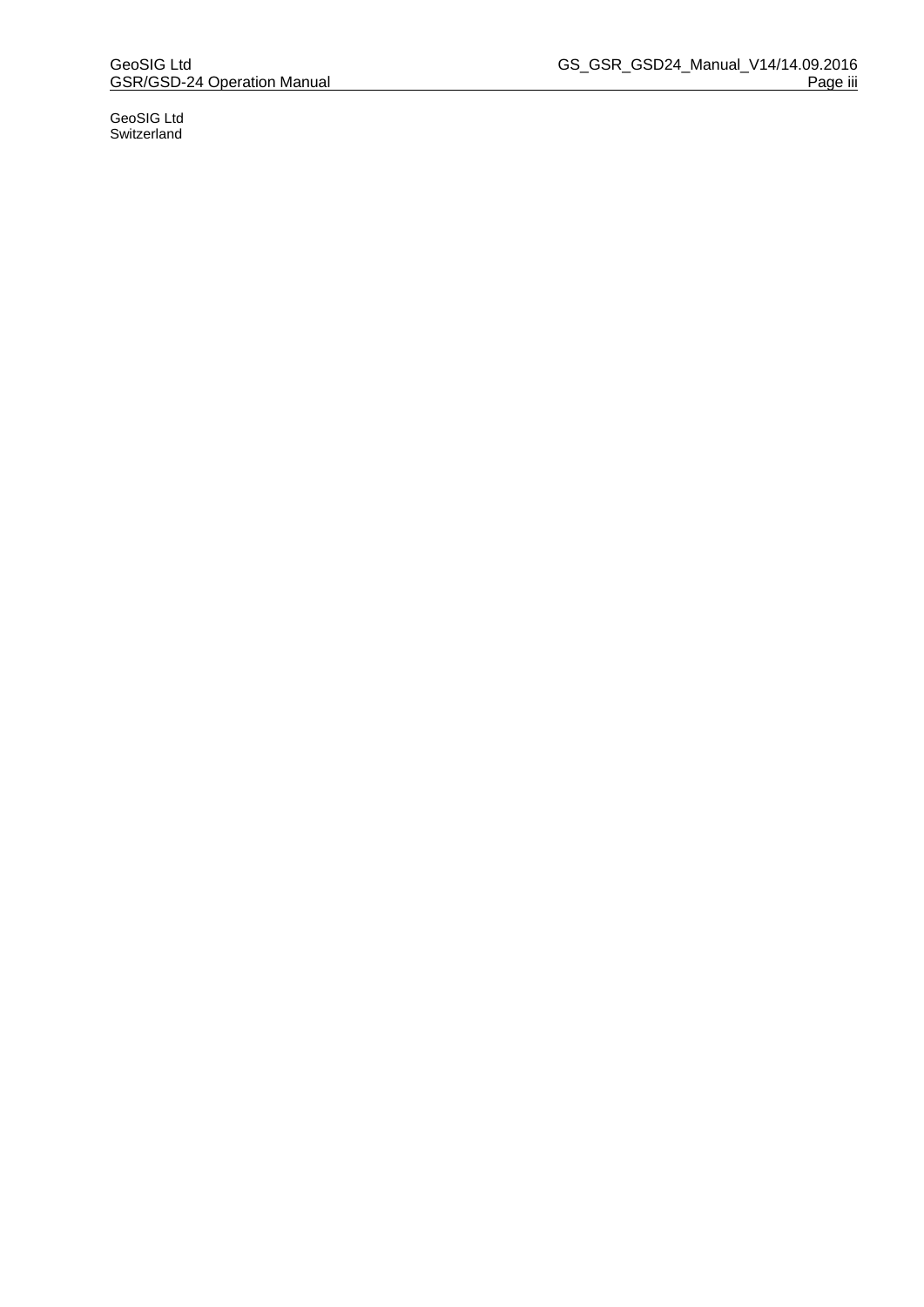# **Table of Content**

| $\mathbf 1$ . |                  |  |  |  |  |
|---------------|------------------|--|--|--|--|
|               | 1.1.             |  |  |  |  |
|               | 1.1.1.           |  |  |  |  |
|               | 1.1.2.           |  |  |  |  |
|               | 1.1.3.           |  |  |  |  |
|               | 1.1.4.<br>1.1.5. |  |  |  |  |
|               | 1.1.6.           |  |  |  |  |
|               | 1.1.7.           |  |  |  |  |
|               | 1.1.8.           |  |  |  |  |
|               | 1.1.9.           |  |  |  |  |
|               | 1.2.             |  |  |  |  |
| 2.            |                  |  |  |  |  |
|               | 2.1.             |  |  |  |  |
|               | 2.2.             |  |  |  |  |
|               | 2.3.             |  |  |  |  |
| 3.            |                  |  |  |  |  |
|               | 3.1.             |  |  |  |  |
|               | 3.1.1.           |  |  |  |  |
|               | 3.1.2.           |  |  |  |  |
|               | 3.2.             |  |  |  |  |
|               | 3.2.1.<br>3.2.2. |  |  |  |  |
|               | 3.2.3.           |  |  |  |  |
|               | 3.2.4.           |  |  |  |  |
|               | 3.2.5.           |  |  |  |  |
|               | 3.2.6.           |  |  |  |  |
|               | 3.3.             |  |  |  |  |
|               | 3.3.1.           |  |  |  |  |
|               | 3.3.2.           |  |  |  |  |
|               | 3.3.3.<br>3.3.4. |  |  |  |  |
|               | 3.3.5.           |  |  |  |  |
|               | 3.3.6.           |  |  |  |  |
|               | 3.3.7.           |  |  |  |  |
|               | 3.3.8.           |  |  |  |  |
|               | 3.3.9.           |  |  |  |  |
|               | 3.3.10.          |  |  |  |  |
| $\mathbf{4}$  |                  |  |  |  |  |
|               | 4.1.             |  |  |  |  |
|               | 4.1.1.           |  |  |  |  |
|               | 4.1.2.           |  |  |  |  |
|               | 4.1.3.           |  |  |  |  |
|               | 4.1.4.<br>4.1.5. |  |  |  |  |
|               | 4.2.             |  |  |  |  |
| 5.            |                  |  |  |  |  |
|               | 5.1.             |  |  |  |  |
|               | 5.1.1.           |  |  |  |  |
|               | 5.1.2.           |  |  |  |  |
|               | 5.1.3.           |  |  |  |  |
|               | 5.2.             |  |  |  |  |
|               | 5.2.1.           |  |  |  |  |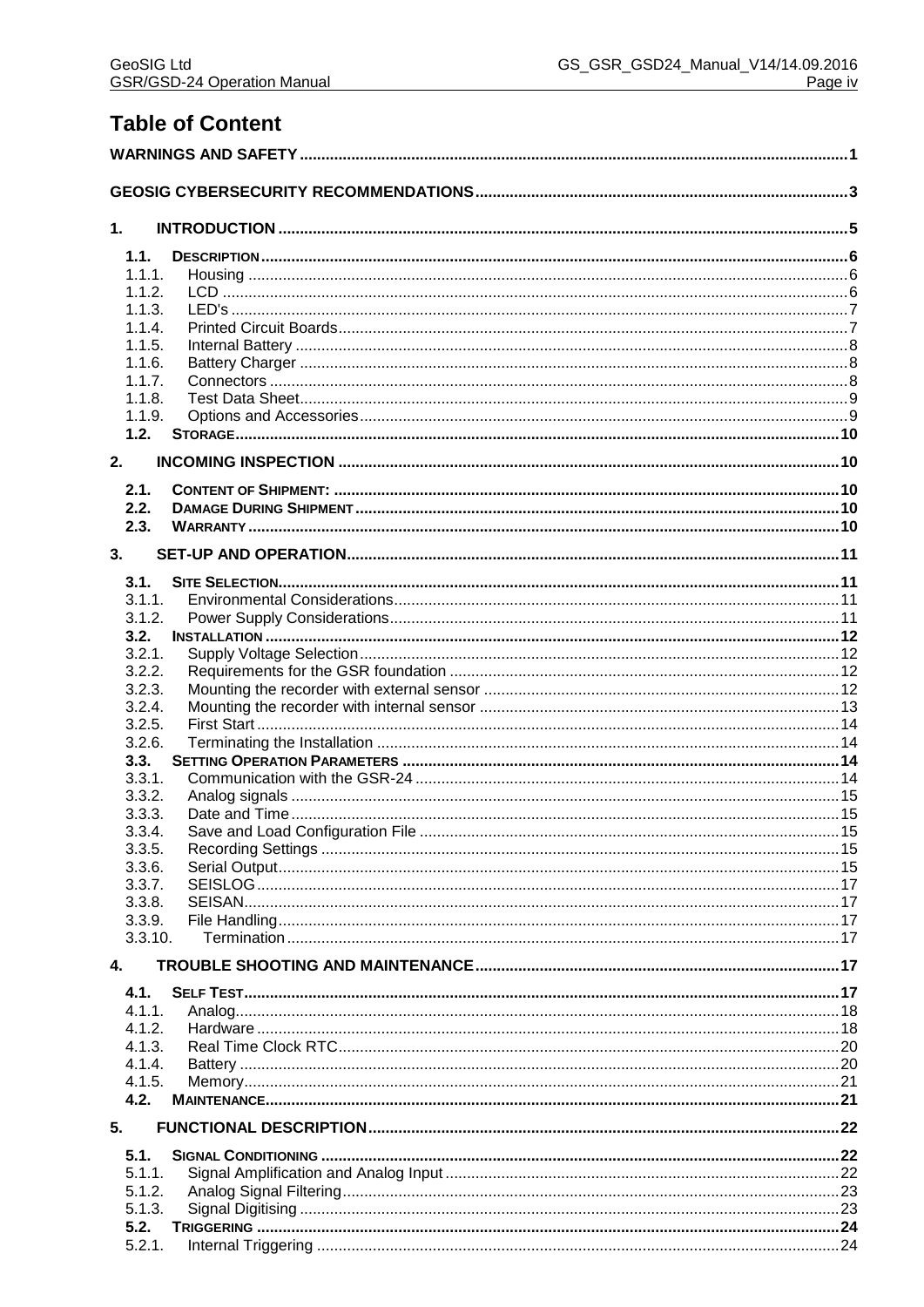| 5.2.2. |  |
|--------|--|
| 5.2.3. |  |
| 5.3.   |  |
| 5.3.1. |  |
|        |  |
| 5.4.   |  |
| 5.4.1. |  |
| 5.4.2. |  |
|        |  |
| 5.5.   |  |
|        |  |
| 5.6.   |  |
| 5.7.   |  |
|        |  |
| 6.     |  |

# **APPENDICES:**

- Specifications
- 
- $\begin{array}{c}\nA \\
B \\
C\n\end{array}$ GSR-24 Connectors<br>GSBU\_GSR24 data protocol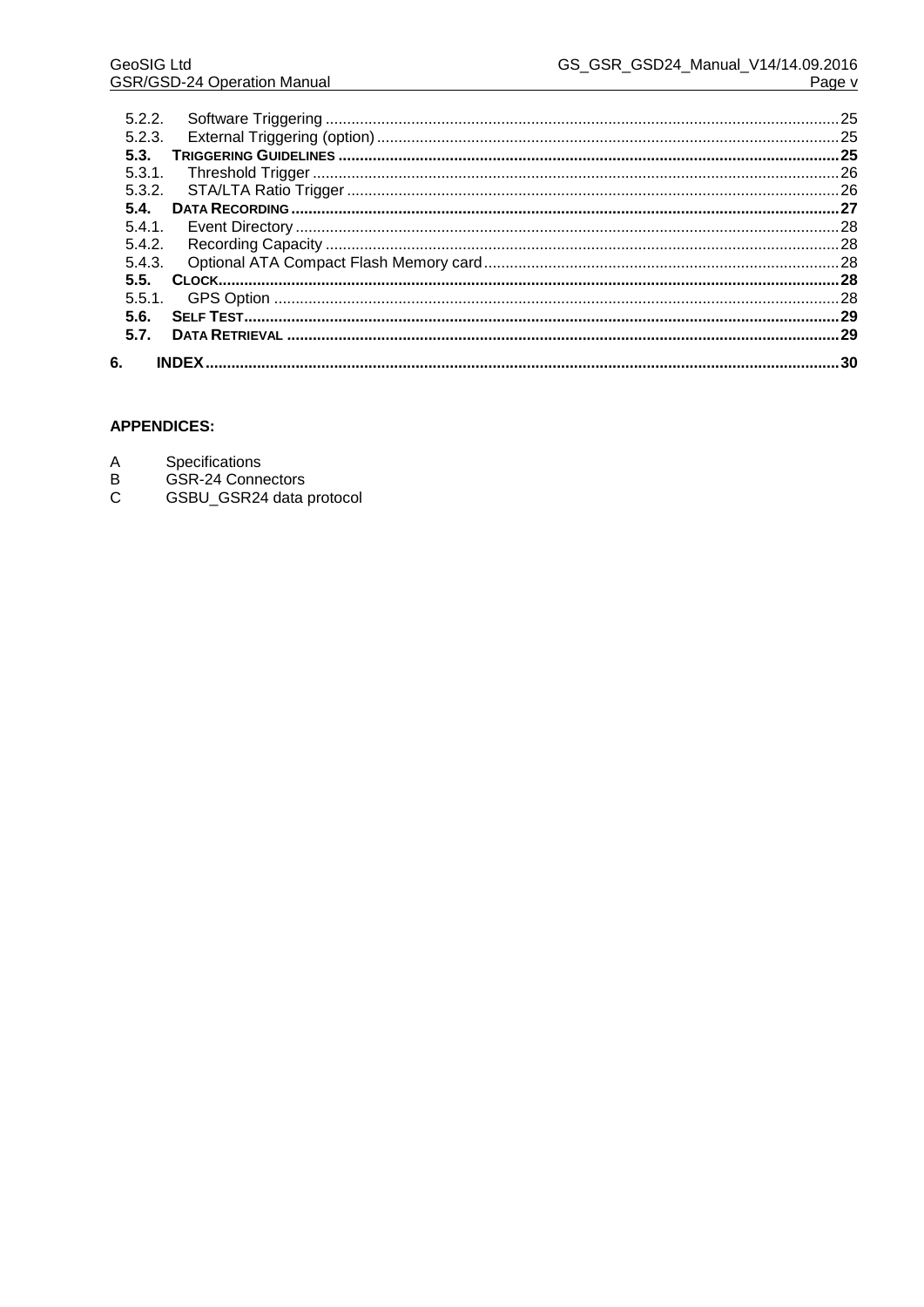# **WARNINGS AND SAFETY**

## **STATIC ELECTRICITY!!**

The GSR-24 recorder and its sensor unit contain CMOS devices and when serviced, care must be taken to prevent damage due to static electricity. This is very important to ensure long term reliability of the unit.

#### **INSIDE THE RECORDER (MAINTENANCE)**

In normal use, the covers of the printed circuit boards never need to be removed. Removal of those covers should be done by trained personnel only since AC power enters directly into the recorder, and can be dangerous if these protection covers are removed. Before removing one of the covers, always turn the main switch to "Stop", unplug the power connector (green **A**ctive **C**harge "AC" LED indicator must be off) and disconnect the main battery. If you remove an electronic board, you will probably need to reset the time and date, and check if all other parameters are set correctly.

#### **BATTERY LIFE**

The GSR-24 is shipped with the batteries installed and connected, ready for use. If you do not install it directly, you will need to disconnect the main battery. Do not forget to reconnect the battery when you install the GSR-24; the red cable on **"+"**, the black cable on **"-"** of the battery.

In order to prevent loss of data, the user should be aware that when a memory card, memory module, back-up battery or main battery are in use, the batteries should be replaced before their expected life time expires.



Any battery MUST be replaced by following its manufacturer's instructions regarding actual operation conditions AND latest by the end of below mentioned replacement intervals to prevent data loss and to avoid safety related issues:

| <b>Battery</b>                 | <b>Battery model</b>                | <b>Replacement interval</b>                  |
|--------------------------------|-------------------------------------|----------------------------------------------|
| <b>Main Battery (Internal)</b> | FIAMM FG20721, 12V 7.2Ah            | 3 years from date of production <sup>1</sup> |
|                                | Panasonic LCR-12V6,5P               | 3 years from date of production <sup>1</sup> |
|                                | Yuasa NP6-12 or NP7-12, 12V 7Ah     | 3 years from date of production <sup>1</sup> |
|                                | FIAMM-GS FG20721 or FG20651         | 3 years from date of production <sup>1</sup> |
|                                | FIAMM 12FGHL34, 12V 9Ah (long life) | 8 years from date of production <sup>1</sup> |
| <b>Button Backup Battery</b>   | Varta CR 1/2 AA SLF                 | 5 years from date of production <sup>1</sup> |

 $\frac{1}{1}$  assuming operation at a steady 20 $\degree$ C or below.

The lifetime of the main battery and back-up battery life can drastically change depending on operating conditions. Strong discharge of the main battery must be avoided. When the GSR-24 is not powered up, the back-up battery provides power to the clock chip and to the memory module for a total time of one year. During normal operation, power comes from the main battery and the back-up battery life is at least 5 years.

#### **BATTERY (MAINTENANCE) AND SAFETY**

The instrument is usually shipped with an internal rechargeable battery (main battery) which is an optional accessory.

In addition there is a non-rechargeable button battery (backup battery) on the circuit board of the instrument.



NEVER use any other battery than the ones supplied or approved in writing by GeoSIG.

An external power module, which is an optional accessory, is also usually shipped with the instrument.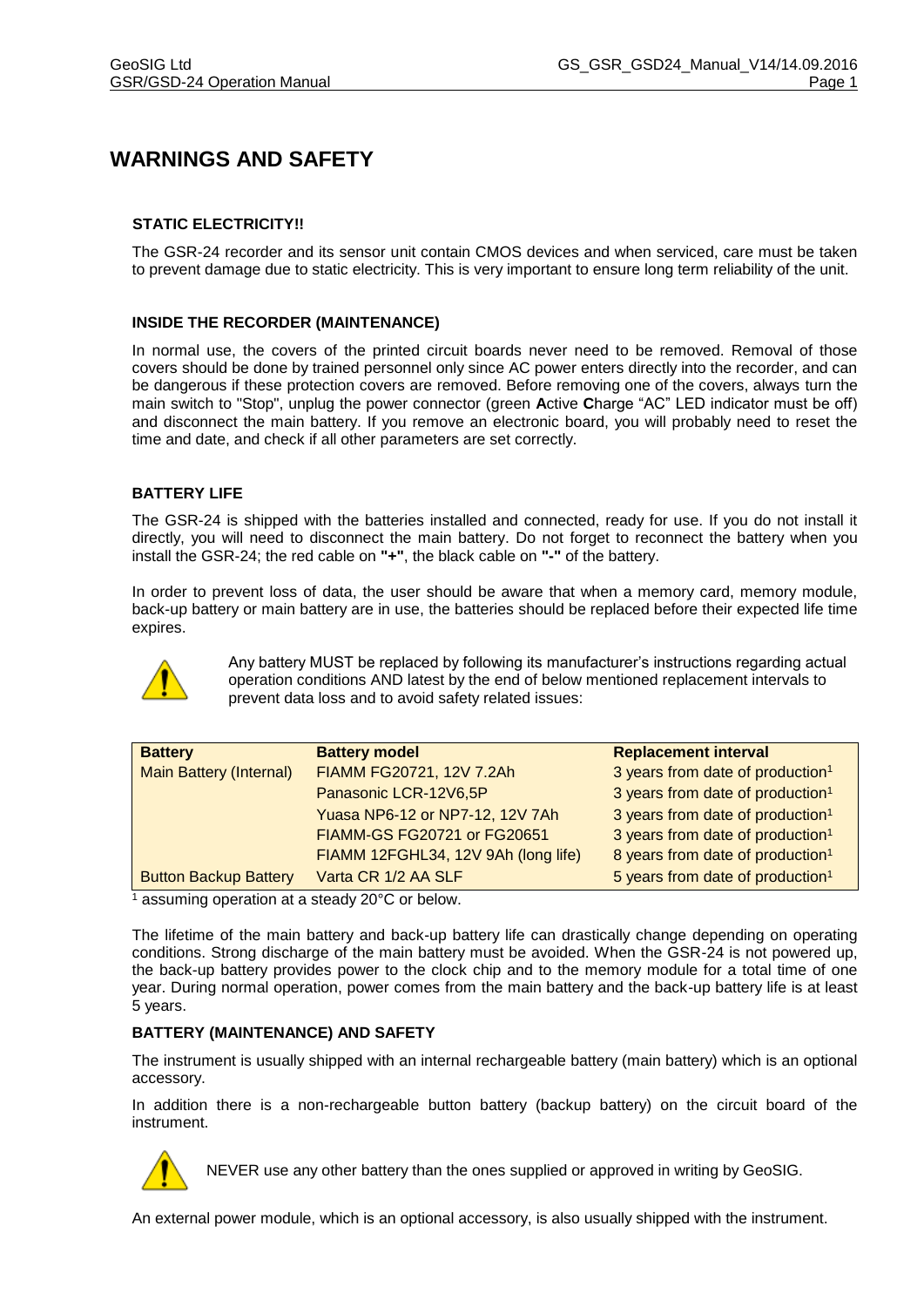

NEVER use any other power module than the one supplied or approved in writing by GeoSIG.

Do not forget to connect the main battery when installing the instrument. The main battery is provided with a short cable that has a polarised connector to avoid any wrong connections. Please ensure that this connector is fully inserted and secured on the mating connector inside the instrument.

#### **CAREFULLY observe the polarity,**



**when replacing the main battery: RED cable**  $= (+)$  plus terminal of the battery<br>**BLACK cable**  $= (-)$  minus terminal of the batter  $=$   $(-)$  minus terminal of the battery

when replacing the button backup battery:

(+) sign marked on the battery

The expected lifetime of a battery can drastically change depending on operating conditions. Strong discharge of the battery and extreme temperatures must be avoided as per specific battery manufacturer's recommendations and guidelines.

Lifetime and replacement intervals mentioned in this manual are based on a constant ambient temperature of 20°C or below. If this condition cannot be met the user must check with the documentation of the battery manufacturer for information about the battery lifetime at elevated temperatures.

When replacing the battery only newly manufactured batteries may be installed. The replacement interval specified above starts from the manufacturing date of the battery which is typically found printed on the battery itself. When replacing the battery it is the users' responsibility to update the "battery installation dates" parameter in the configuration.

For safety reasons the battery and operation conditions have to be annually checked to ensure that it is still within the manufacturer's recommended operational criterion.

It is important that all necessary precautions about operating a battery, such as the ones installed in the instrument, is taken into consideration and the safety instructions are followed accordingly.

The internal main battery (if installed) is a lead-acid type battery and is classified as "dangerous waste". The user is obliged to follow local laws and manufacturer's guidelines for safe use and correct disposal of any battery.

Lack of care or misuse of the battery as per battery manufacturer's recommendations can be hazardous, may damage your instrument and may even cause explosions. Please consult the battery manufacturer's website for the latest operating, maintenance and safety guidelines. Please contact GeoSIG in writing if the specific safety, operating, maintenance and disposal information for your battery type can't be found.

**To prevent data losses, do not expose the memory card to high temperature.**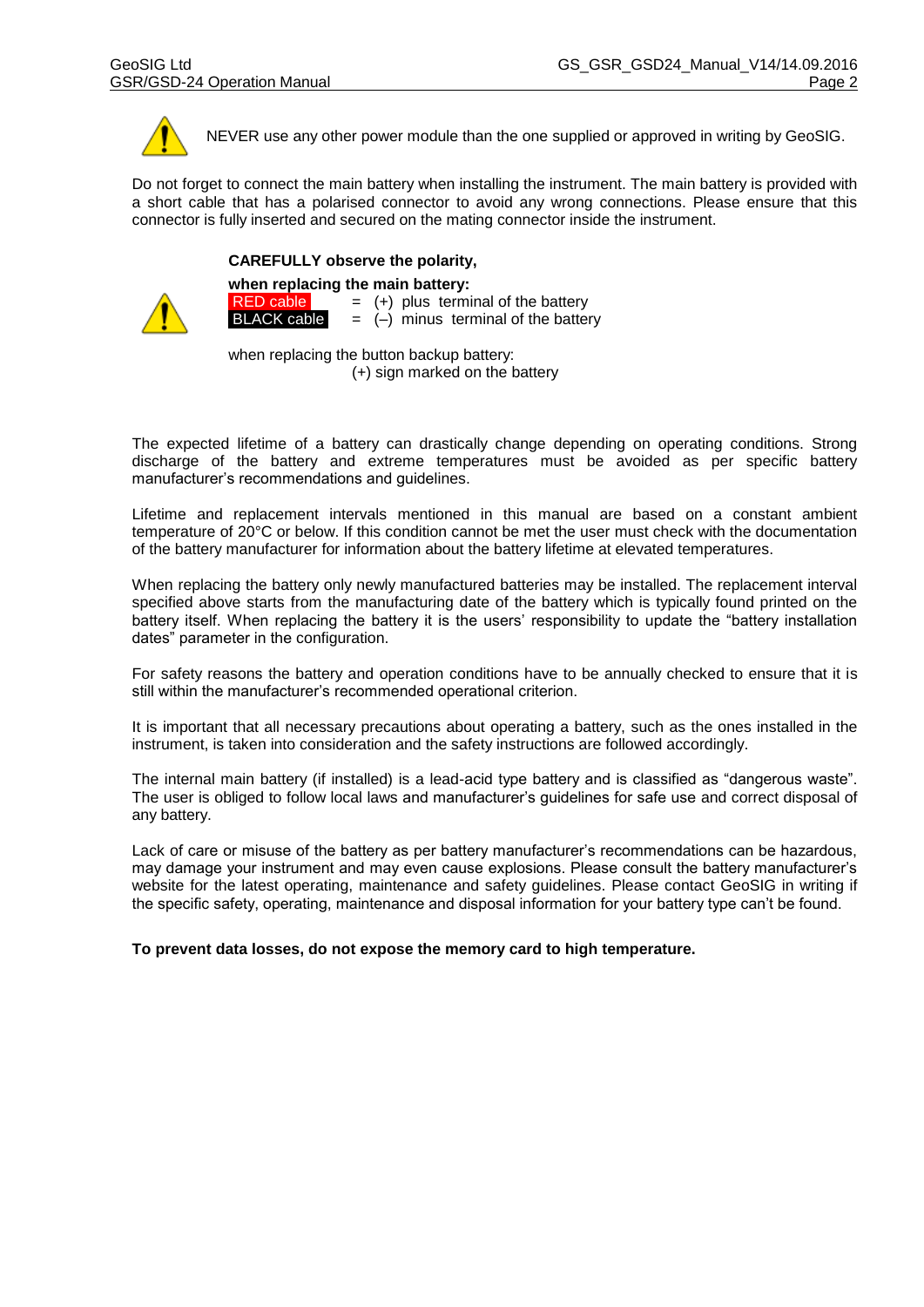# **GeoSIG Cybersecurity Recommendations**

GeoSIG instruments, as described in their documentation, have built-in security and safety features against unauthorised access or use. However, ultimately it is the user's responsibility to ensure the safe and secure usage of our instruments based on their actual implementation. No factory delivered solution can fit each and every possible scenario. The user is advised herein that once you connect a device to a network, you are also connecting that network to that device. It is the responsibility of the user to take appropriate precautions so that all devices should be adequately hardened, such as with individual strong passwords, and should have their traffic monitored and managed via appropriate security features, such as firewalls. Also, non-critical devices should be segmented away from networks that contain sensitive information.

Compliance with a well-defined security procedure helps protect not only an individual device, but also other devices connected through the network. Such procedure would be intended to prevent exploitation of an individual device's resources by unauthorized individuals, including the use of such device to attack other systems on the network or the Internet.

The following recommendations can be considered in establishing such a security procedure:

#### **1. Physical access restriction**

All devices must be restricted from unauthorised physical access and a well-defined physical access procedure shall be utilised.

#### **2. No Unattended Console Sessions**

Except for the devices which are physically secured, no unattended console sessions shall be left running.

#### **3. No Unattended Network Sessions**

No unattended user interface sessions shall be left running towards any device accessed through its network interface.

#### **4. Use of a Firewall**

For a network that has any connection to the outside world, a hardware firewall must be running and configured to block all inbound traffic that is not explicitly required for the intended use of the network and the connected devices. The user can also consider limiting outbound traffic.

**Any communication ports that are required for the operation must be protected.** 

#### **5. No Unnecessary Services or Ports**

If a service or port is not necessary for the intended purpose or operation of the device, that service must not be running and the port must be closed. (e.g. if seedlink server is running, but not used, turn it off)

#### **6. Use of authentication**

Network and console device access must require authentication by means of strong and individualised passwords per device (no passe-partout passwords).

Wireless access must require strong encryption to associate (such as WPA2), or some other strong mechanism to keep casual users near the access point from using it to get full access to the network. WEP or MAC address restrictions do not meet this requirement.

#### **7. Password complexity and security**

When passwords are used, they must meet the specifications similar to below:

*All default passwords must be changed at time of initial access or latest at deployment into service.*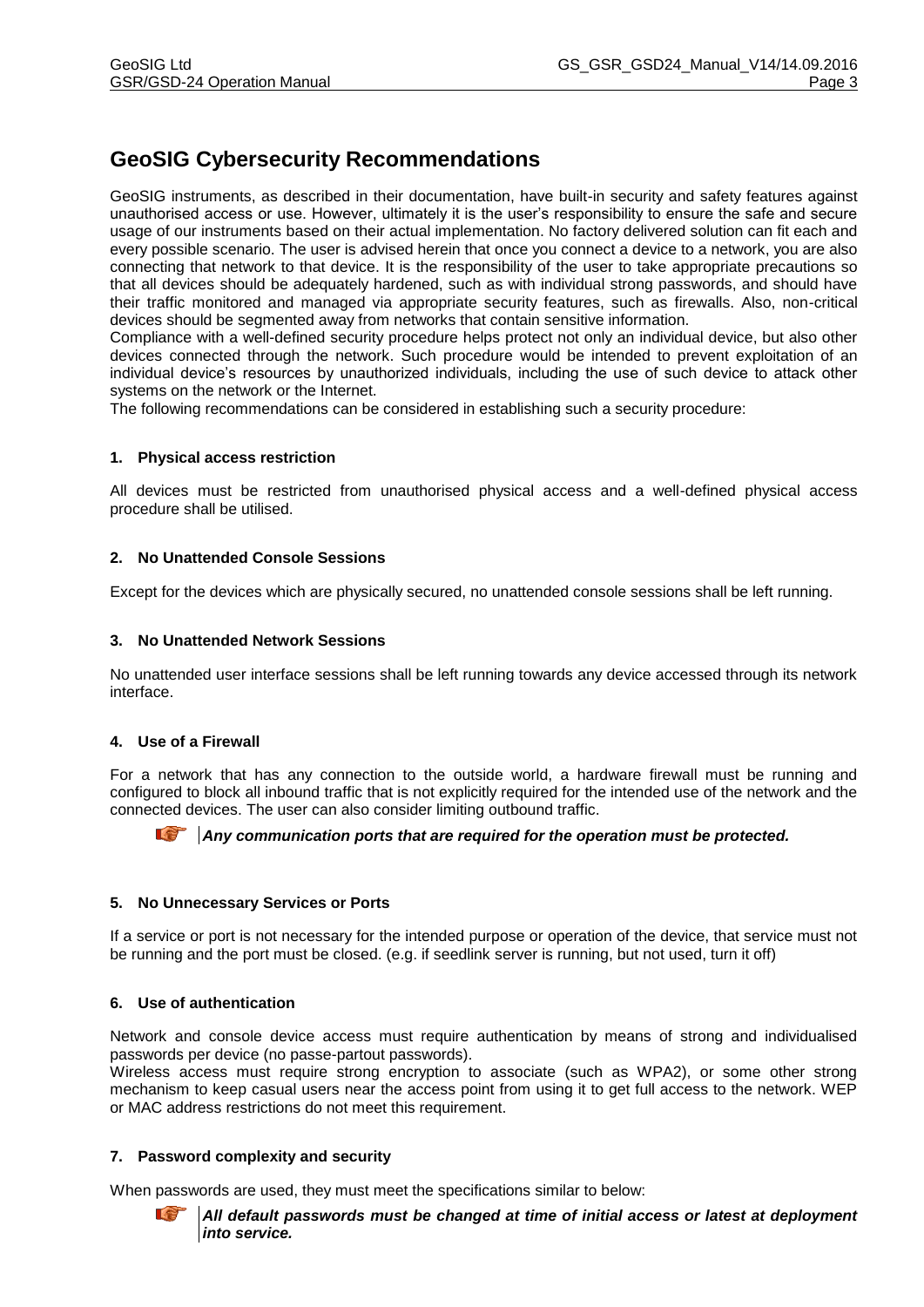Passwords MUST: contain eight characters or more contain characters from AT LEAST two of the following three character classes: Alphabetic (e.g., a-z, A-Z) Numeric (i.e. 0-9) Punctuation and other characters (e.g.,  $!@$ #\$%^&\*() +|~-=\`{}[]:";'<>?,./)

#### **8. Privileged Accounts**

Privileged and super-user accounts (Administrator, root, etc.) must not be used for non-administrator activities. A secure mechanism to escalate privileges with a standard account is acceptable to meet this requirement. Network services must run under accounts assigned the minimum necessary privileges.

#### **9. No Unencrypted Authentication**

All network-based authentication must be strongly encrypted. In particular, insecure services such as Telnet, FTP, SNMP, POP, and IMAP must not be used or must be replaced by their encrypted equivalents.

#### **10. Software / Firmware updates**

Networked devices must only run software/firmware that are updated according to supplier's guidelines. A periodical check of any available updates from the supplier must be sought.

Please contact GeoSIG Ltd if you require any further advice or clarification.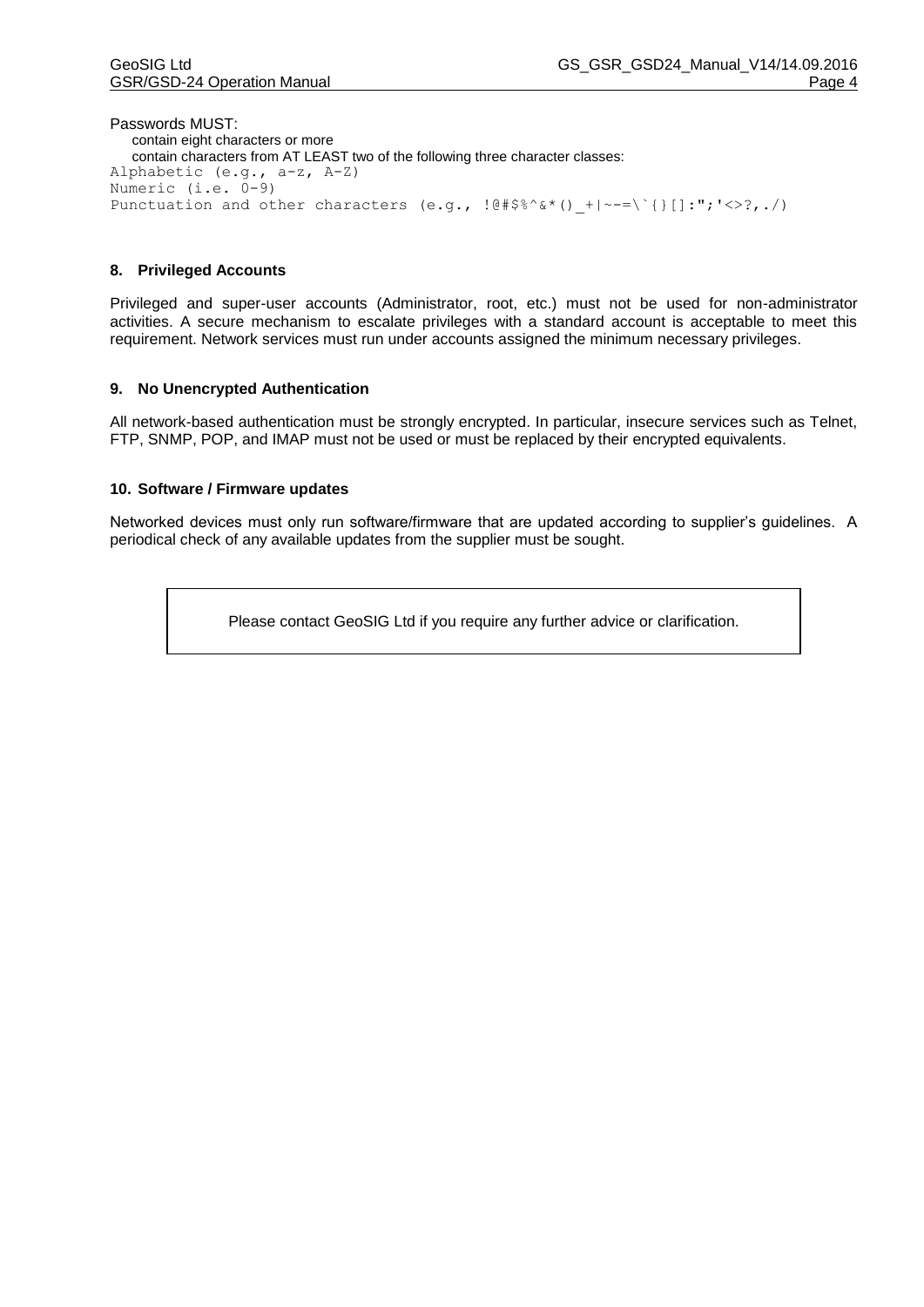# **1. INTRODUCTION**

The **GSR-24** is a high dynamic range 24 Bit seismic data acquisition system (in this operation manual called "GSR-24" unless needed to be specific). Several sensors can be used, such as seismometers, geophones, accelerometers or other sensors having single ended or differential voltage output within the voltage range of  $\pm 20.0V$ . The sensor is mounted internally or externally.

The GSR-24 stores event data in either on-board mounted flash memory or in removable ATA Compact Flash memory cards. Frequency response depends on the low-pass filter chosen. The instrument has several digital low pass filters, which may be chosen from a menu during set-up. Filter cut-off frequencies between 19 to 75 Hz are selectable, when selecting different sampling rates.

During normal operation the GSR-24 continuously amplifies, filters and converts sensor inputs to 24 Bit digital form and passes these to a pre-event memory. When the specified triggering criteria have been met, the instrument begins recording the data from the pre-event memory. By selecting the correct length of the pre-event memory, the operator can ensure that the entire event, including the first arrival, will be recorded.

Trigger algorithms include **S**hort **T**erm **A**verage (STA) to **L**ong **T**erm **A**verage (LTA) ratio triggering and level triggering. The (STA/LTA) ratio trigger computes the short term and long term signal averages fifty times per second (every 0.02 seconds). When the STA exceeds a pre-selected multiple of the LTA, the GSR-24 starts recording.

The level trigger continuously compares the incoming signal to a selected threshold and triggers if the signal exceeds threshold. The triggering parameters and set points are set by the menu driven PC program **FieldView , AllView or GeoDAS** depending on the GSR-24 version supplied or by downloading previously determined set-up information from a PC.

Recorded data include the sensor data, clock/timing information and instrument set-up information. The option ATA Compact Flash card memory enables the user to store until 2 GB of data. The data can fast and easily be transferred to an IBM PC by removing it from the GSR-24 and connecting it to the PCMCIA slot.

The GSR-24 is configured by connecting a personal computer to a RS-232 port. Use of a portable computer enables the operator to both set-up the unit and to perform a complete in-the-field check of the system from the sensor to the data storage memory.

Access to recorded data is also possible via computer connection. High-speed communication (up to 115200 Baud) capability allows data to be extracted very quickly. Set-up and data access may also be accomplished remotely by the use of modems.

The GSR-24 recorder also supports a Serial Output option. With this option enabled, the recorder will send out data through the RS-232 connection when the user logs out. As soon as the communication software is used to log in, the GSR-24 stops the data output.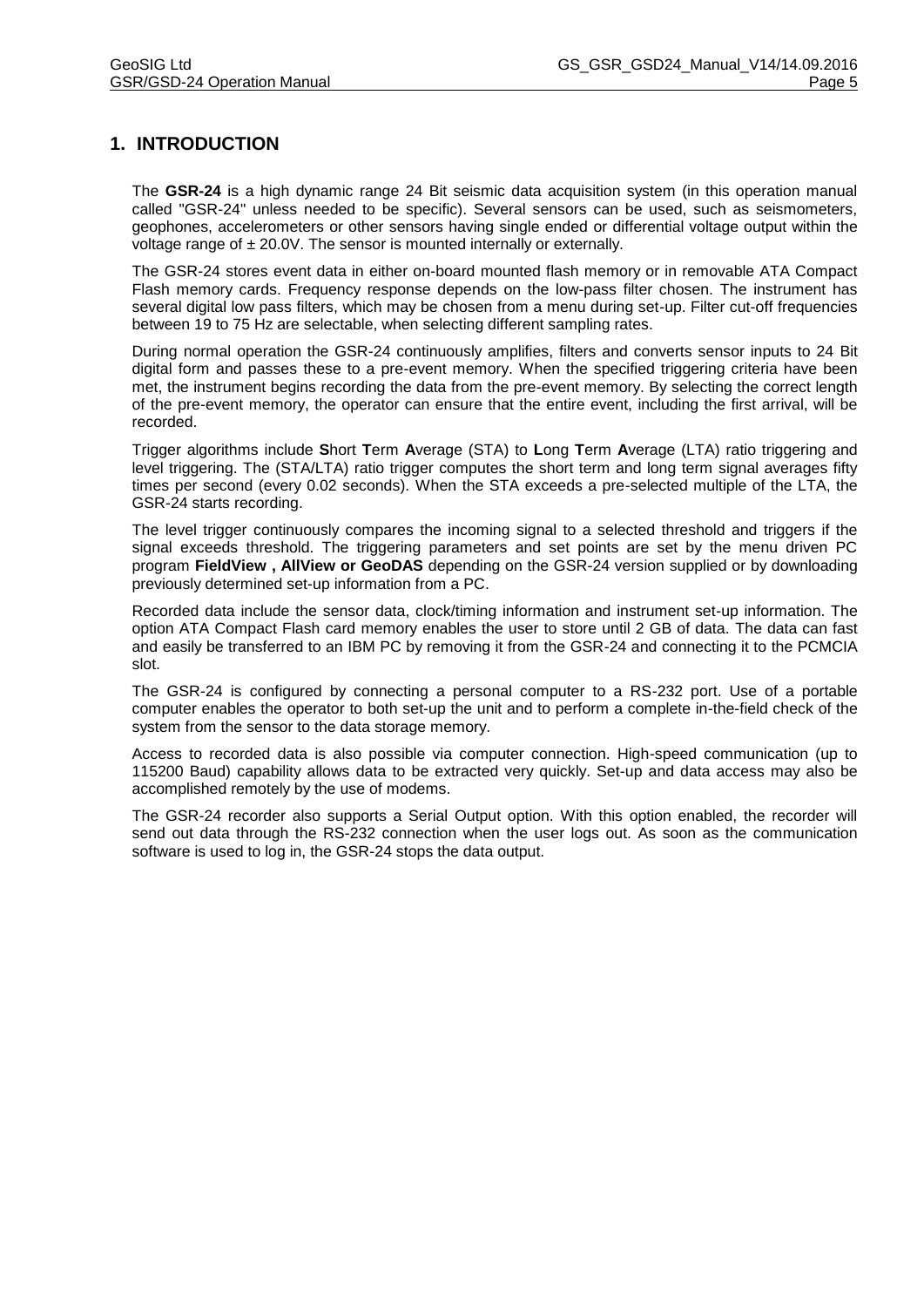# **1.1. Description**

#### **1.1.1. Housing**

The GSR-24 is housed in a weather-resistant, IP 65 aluminium cast housing with a hinged cover. Information regarding the unit's date of manufacture, serial number, etc. is contained on the ID label on the outside of the housing.



Fig. 1, the open GSR-24

To open the GSR-24 case, unscrew the 4 hexagon bolts (some housing with 4 phillips screws) located in the corners. This provides access to the main switch with its positions ON/OFF and the memory card (optional). To get access to the power supply, the battery pack, the fuse and the sensor (if internally mounted) unscrew the 4 screws of the protecting cover.

**CAUTION:** Unplug the AC Supply before removing the black protecting cover!

4 LED's and a LCD alpha-numeric display in the cover gives detailed information about the status, the incoming signal, date and time and error messages.

#### **1.1.2. LCD**

The alphanumeric display gives detailed information about the incoming signal, date and time, status and error messages. The information to be displayed is user programmable and can be set by the software program (see the software program manual)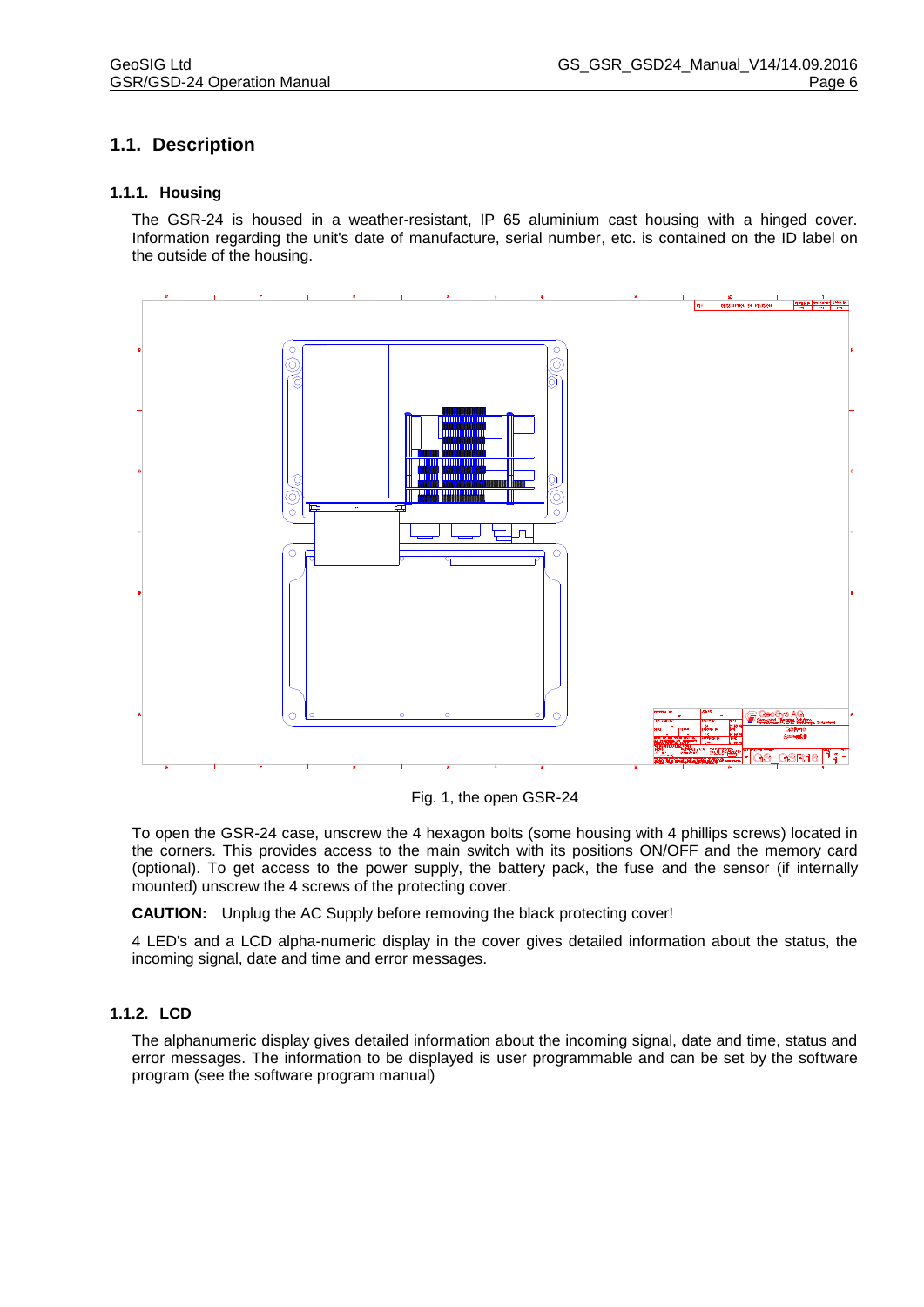## **1.1.3. LED's**

#### **AC** (**A**ctive **C**harge)

This green LED indicates that the recorder is in state of **A**ctive **C**harge to charge the battery.

#### **Run**

This green blinking LED indicates, that the instrument is running.

#### **Event**

The yellow LED is illuminated during recording an event.

#### **Error**

The red LED blinks if an error or a warning has occurred (e.g. memory full, sensor bad, low battery, etc.).



Fig. 2, GSR-24, Housing with LED's and optional Display

#### **1.1.4. Printed Circuit Boards**

Inside the GSR-24 are the printed circuit boards. Mounted to the hinged cover is the main circuit board. This printed circuit board holds the anti-aliasing filter circuitry, the A/D converter and the micro controller part with real time clock, memory etc. A second circuit board may be mounted on the side of the main board. This option board holds the memory card. A further circuit board is mounted to the side of the bottom. It terminates the external connectors, contains the connection for the internal sensor and the input protection circuits.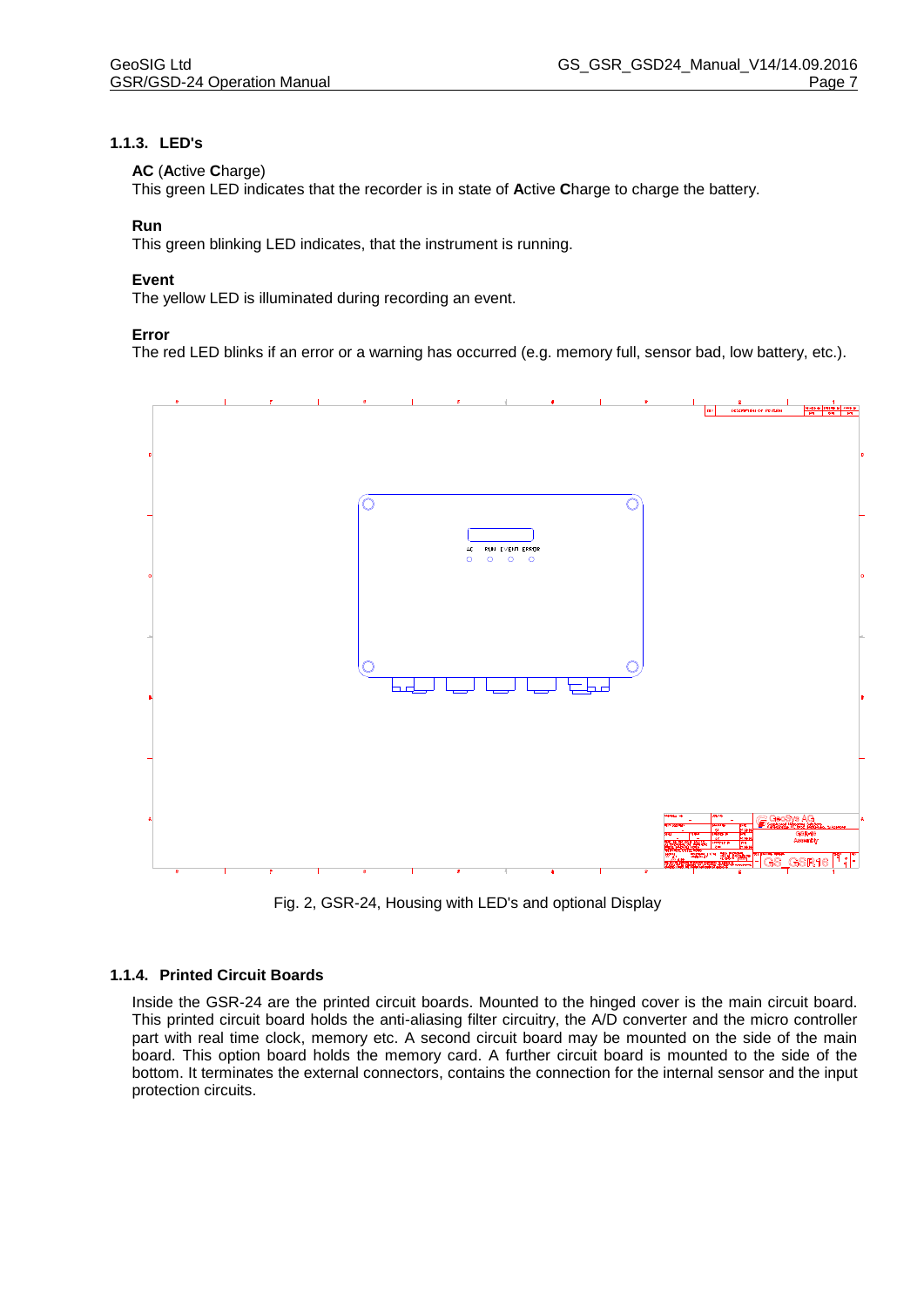#### **1.1.5. Internal Battery**

The GSR-24 housing contains one 12 V, 6.5 Ah rechargeable sealed lead-acid battery. The battery pack provides approximately 38 hours of autonomy under normal operating conditions. To protect the battery the GSR-24 automatically turns off if the battery voltage drops under 10.6 volts and turns on again if the voltage overpasses 11.3 volts. A voltage of less than 11.1 volts is critical for the proper function of the analog conditioners, that's why a battery voltage error occurs. Additional battery capacity may be added externally. (For further information, please contact the manufacturer or their representative)

#### **1.1.6. Battery Charger**

The built-in battery charger will keep the internal battery pack charged to optimum level without the risk of overcharging. The charger has sufficient capacity to recharge depleted batteries while the GSR-24 is operating. The charger is powered by **230 VAC** as standard and unless ordered different by the customer. It can be powered by **115 VAC** upon request. Contact GeoSIG for different configuration.

**Note:** The battery charger is just a charger. It is *not* a battery eliminator. DO NOT operate the unit with *only* the charger attached. A battery must be connected.

Note: For an external battery an external charger has to be used. Select therefore a charger with appropriate charging characteristics for the used battery.

#### **1.1.7. Connectors**

The GSR-24 has five connectors (when fully equipped) which are arranged in a row on the outside of the housing. These are labelled, from left to right: Sensor, Interconnection, RS-232, Option, Power. (see appendix B for connector pin-outs.)



Fig. 3, GSR-24 Connectors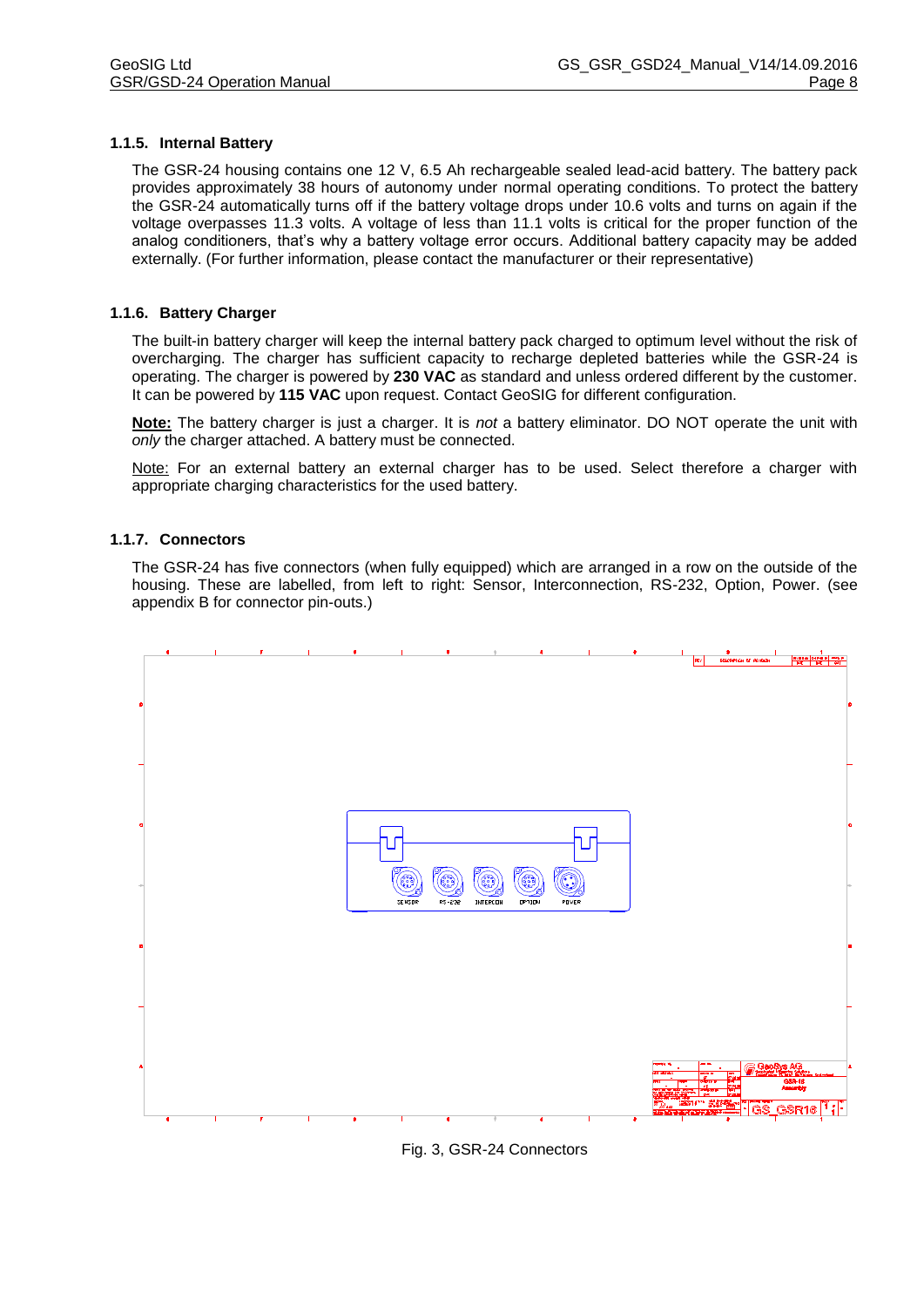The function of each connector is:

#### **Power**

Through this four-pin connector the internal battery charger is supplied with 115/230 VAC power. Alternatively, external batteries for powering the GSR-24 may be connected here (with DC Input Option).

#### **Option Connector (optional)**

Two options are supported by the option connector:

The alarm option gives an output signal (relay contacts) to activate alarm indicators such as buzzer or flash lights.

The connector is also used to connect an external time source such as GPS to the GSR-24. The signal of this external source can be either a pulse or a RS-232 level signal.

#### **RS-232 Communication**

This connector is for attaching a computer to the GSR-24 for setting operating parameters or retrieving recorded data. Maximum data rate is 115.2 kBaud. It may also be used for an external Modem connected between the recorder (optional) and a telephone line for remote control and data retrieval.

#### **Interconnection** (optional)

This connector allows the GSR-24 to be interconnected to a recording array. Different types of interconnections may be realised. The interconnection connector will also be used to connect the recorder to the telephone line when using the recorder with an internal modem (optional).

#### **Sensor Input** (optional)

The sensor connector is a 12 pin connector which connects the external sensor to the GSR-24. It includes the output signals from the sensors and the test signals from the GSR-24. The sensor connector provides +12 Volt power to the sensor. Different types of sensors can be connected.

#### **1.1.8. Test Data Sheet**

The test data sheets issued with the GSR/GCR exactly characterises input filter performance and other parameters measured during production test. Consult GeoSIG for this sheet if you wish to have precise specifications of a particular instrument.

#### **1.1.9. Options and Accessories**

The following optional equipment is available for the GSR-24:

#### **LCD**

The alpha-numeric display gives detailed information about the incoming signal, date and time, status and error messages. The information to be displayed is user programmable.

#### **Modem**

The GSR-24 is also available with an external or internal modem. This option gives remote control to the GSR-24 via telephone line. On request the modem is capable of "Calling on Event". This means, as soon an event triggers the GSR-24, the modem automatically calls a pre-set telephone number and transmits the data of the event (optional).

#### **GPS**

The GPS option is a satellite navigation receiver attached to the GSR-24. This unit gives the exact information about time and position of the instrument. Full details are provided with the GPS option.

#### **Alarm output**

This option generates an alarm signal (for a threshold level) in a way similar to that of the recording trigger, thus allowing the personnel in charge to be informed immediately on the severity of a strong event. The output is 1 relay contact, either normally open or normally closed (to be specified at order).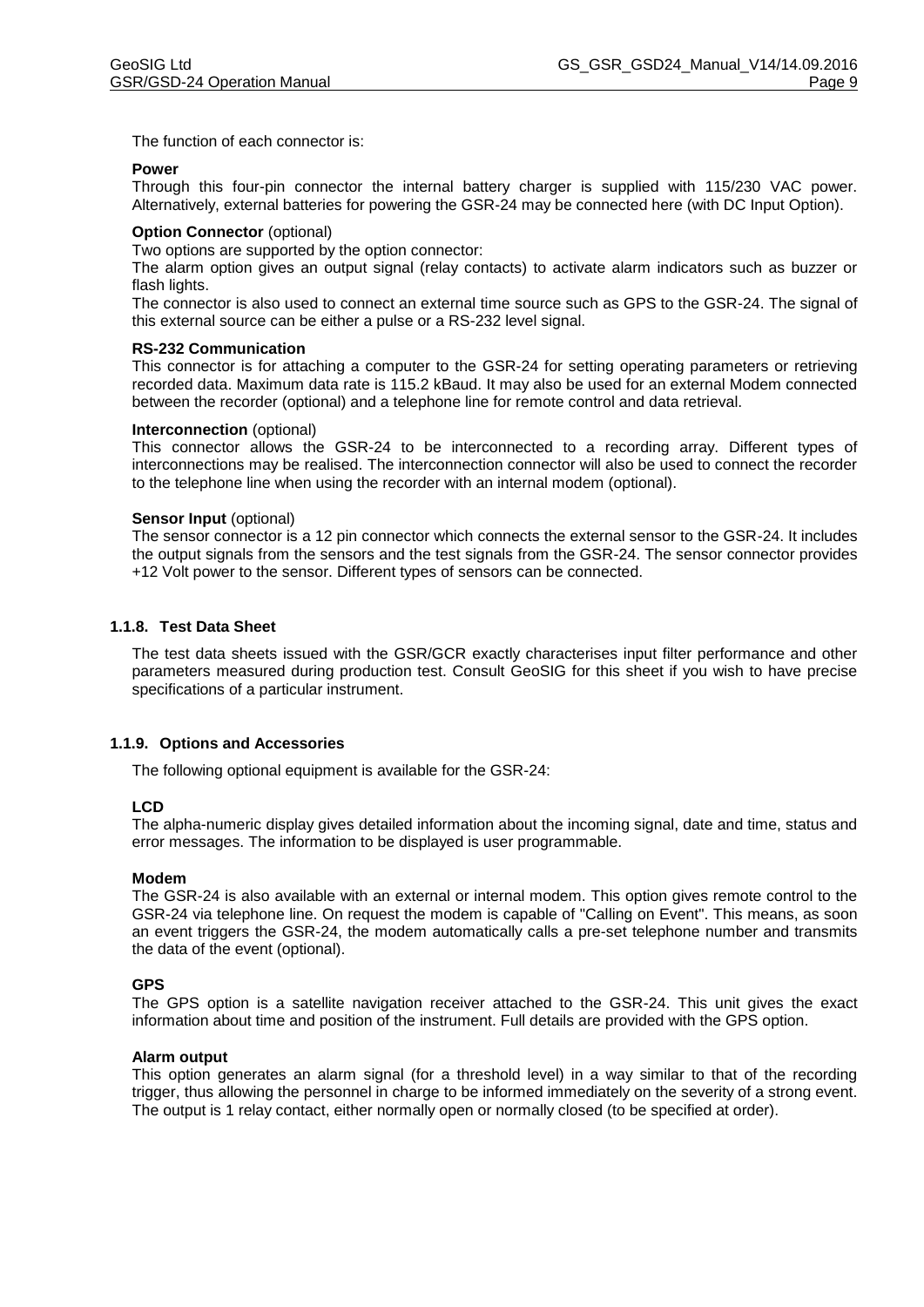#### **Memory upgrade**

The internal memory module can be expanded up to 2 GByte.

#### **Removable memory card**

ATA Compact Flash Memory Cards (JEIDA/PCMCIA) in available in different sizes upto 2 GBytes can be used.

#### **DC Charger**

The DC charger enables the user to charge the system of a single 12 VDC source. This is useful if it is necessary to charge the system by a single 12 V car battery.

#### **1.2. Storage**

When not in use, the GSR-24 should be stored at normal room temperature in a dry location. This will help to maximise the battery lifetime. If the instrument (recorder) is stored for more than a few weeks, the GSR-24 should be attached to AC power for 24 hours to top off the battery charge. In this case the operator should remove all data records from the memory. Note that the real time clock also operates when the main switch is in the OFF position. Therefore, unless the clock is turned off by disconnecting the cable from the main battery, the unit will require occasional recharging. Recharging for 24 hours every 2 month is recommended.

In the event of a battery failure, the real time clock time is maintained by lithium battery. Recorded memory is kept since flash memory is non-volatile.

## **2. INCOMING INSPECTION**

All instruments are carefully inspected both, electrically and mechanically before they leave the factory. The shipment should contain the following components listed in Chapter 2.1 (standard instrument without options).

#### **2.1. Content of Shipment:**

- 1 GSR-24 Recorder Unit
- 1 Sensor Unit (with external sensor only) with cable
- 1 Line Power Cable
- 1 RS-232 Cable
- 1 3 1/2" Disk containing the communication software program
- 1 GSR-24 Operation Manual

#### **2.2. Damage During Shipment**

When arranged with GeoSIG Ltd., all instruments can be insured prior to shipment. If you receive a damaged shipment and shipping insurance was previously arranged you should:

- Report the damage to your shipper immediately
- Inform your local GeoSIG representative or GeoSIG directly
- Keep all packaging and shipping documents

Insurance claims may be void if the above procedure is not followed.

#### **2.3. Warranty**

The seller warrants hardware and software products against defects in materials, workmanship and design for the defined period, starting from date of shipment and 5 years parts and maintenance support commitment. If seller receives notice of such defects during the warranty period, seller shall at its option either repair or replace free of charge hardware and software products which prove to be defective. If seller is unable, within a reasonable time to repair or replace any instrument to a condition as warranted, buyer shall be entitled to a refund of the purchase price upon return of the instrument to seller. 50 % of freight charges on shipments of warranty repairs or replacements will be borne by seller (normally one way freight).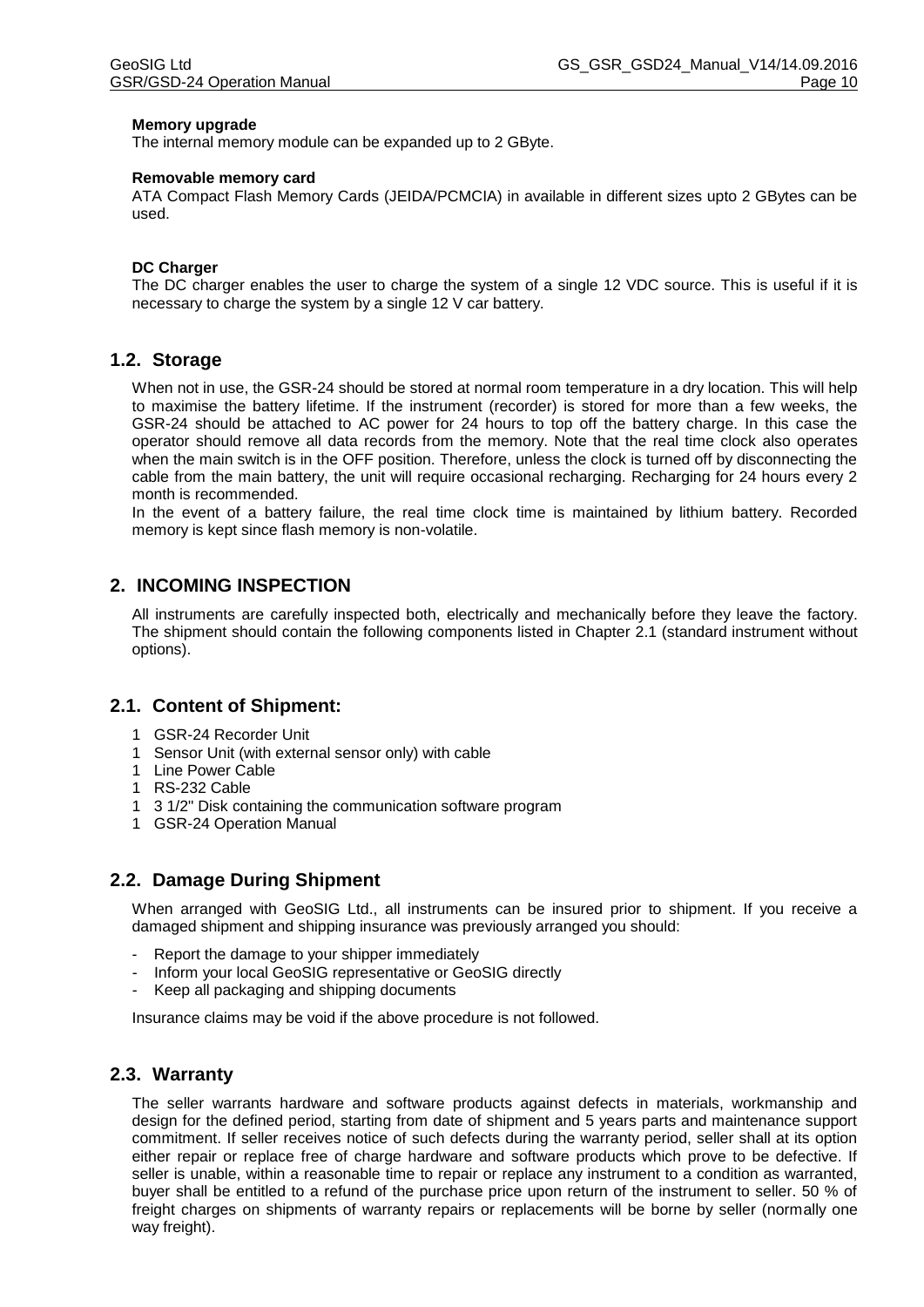Limitation of Warranty:

The foregoing guarantee shall not apply to defects resulting from: Improper or inadequate maintenance by buyer Buyer supplied software or interfacing Unauthorised modification or misuse Operation and storage outside of the environmental specifications for the instrument or

Improper preparation and maintenance of site.

# **3. SET-UP AND OPERATION**

This chapter lists the operating procedures involved in installation, setting up and running the GSR-24. This chapter will treat the inputting of parameters as a step to be performed in the field or in house prior to placing the instrument in the field.

# **3.1. Site Selection**

#### **3.1.1. Environmental Considerations**

The choice of an installation site for a seismic event recorder is similar in most respects to that of a regular continuous recording seismic station.

Although the GSR-24 is housed in a solid, weatherproof case, it is certainly best if a location can be found for the unit which is free from direct sunlight, precipitation, the dangers of falling materials in the event of a severe earthquake and the risk of tampering or vandalism if the unit is to be left unattended.

There are also special considerations for event recorder installations, which must be recognised. The GSR-24 can record seismic activities for approximately 10 minutes (per MByte of storage and highest sample rate) before the data storage capacity is depleted, so it is important to select the site and set the trigger level to avoid unwanted data recording, such as vibration from machinery, highway traffic, aircraft, waves, etc. It is wise to check the instrument frequently during the first several days of operation after each set-up, to see if there are previously unsuspected sources of noise which are triggering the instrument and using up the memory.

In addition, the user should select a site with a provision for 115/230 VAC electrical power if the unit will be left in place for a long period of time (more than 38 hours). Although this is not necessary for the operation of the device, it does preclude concerns about battery charging.

The operator should make note at this point of any cultural or environmental sources of noise and vibration around the selected site which may cause false triggers of the recording mechanism. These will have to be considered when setting the trigger parameters.

#### **3.1.2. Power Supply Considerations**

The unit may be powered from a 115/230 VAC supply, the internal battery, or a 12 VDC external supply such as an automotive battery or solar panel (option).

- If the supply in the field will be from a 115/230 VAC line, the operator needs to connect the AC power cable to the source only. The unit operates continuously, providing a trickle charge to the internal battery. The supply must consist of Phase, Neutral and Protection Earth.
- If the supply will be exclusively from the unit's internal battery, it is necessary to charge the batteries sufficiently beforehand. Allow at least 24 hours of uninterrupted charging prior to leaving the GSR-24 in the field. The set-up functions, of course, may be performed while the charger is connected to the unit. The GSR-24 has to be plugged to 115/230 VAC for charging the internal battery.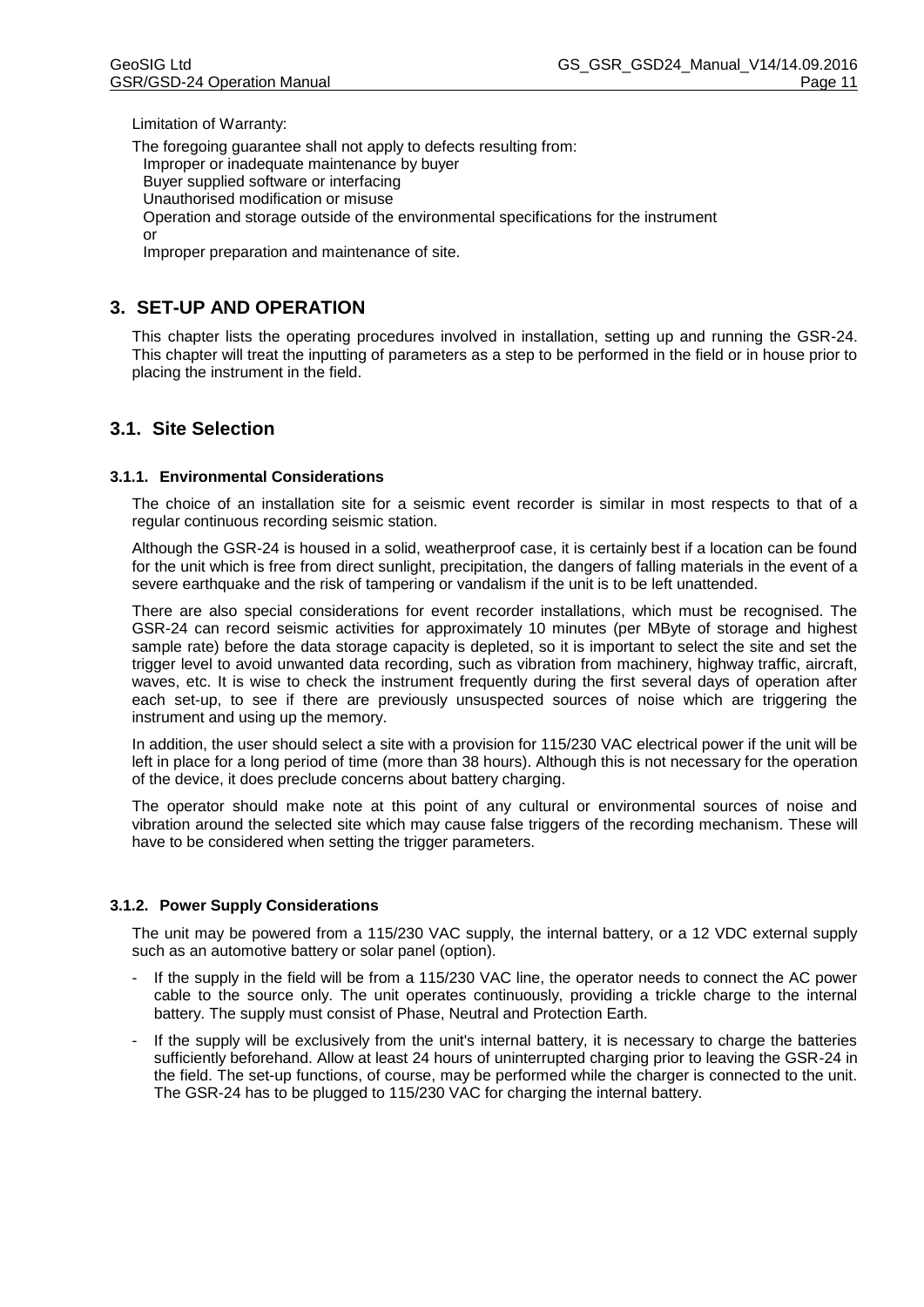A convenient approach to the set-up of the instrument is to use the internal battery along with the AC power at the remote site. In the lab, the GSR-24 can be checked out and set for the correct time and trigger. It may then be carried to the remote site (with the power switch in the "OFF" position to conserve the internal batteries) and then connected to the AC power. After switching to "ON", the GSR-24 runs with the pre-set parameter values. This reduces the amount of time needed to program in the field; an important consideration in an adverse condition.

## **3.2. Installation**

**Remark:** Many times the locations of seismic equipment are highly exposed to static discharges caused by lightning or by the industrial environment. Even the GSR-24 contains over voltage protection, it may sometimes be necessary to use additional surge protectors for the equipment. Contact GeoSIG or your local representative for more information.

#### **3.2.1. Supply Voltage Selection**

The GSR-24 may be powered from 115 VAC up to 230 VAC, 50 or 60 Hz. The GSR-24 contains a primary switched power supply which does not need any different configuration between 115 and 230 VAC. Just connect the GSR-24 power cable to the AC source and the green AC LED should illuminate.

If the AC LED does not illuminate check the fuse of the GSR-24 and if necessary replace it with a 500 mA slow blow type fuse. Verify the presence of the AC voltage.

#### <span id="page-16-0"></span>**3.2.2. Requirements for the GSR foundation**

Minimum surface area requirements

| with internal sensor:                     | $50 \times 50$ cm |
|-------------------------------------------|-------------------|
| with external sensor:                     | 50 x 75 cm        |
| with external sensor and interconnection: | 50 x 100 cm       |

#### Height requirements

Minimum surface area specifications indicated above are only applicable up to a height of maximum 25 cm. Foundation dimensions should be expanded in each direction proportionally by increasing height.

#### Anchorage requirements

Foundation has to be very well anchored or adhered preferably to a rock or concrete base. In case of a need for a foundation on soil, a concrete cubicle of 1  $m<sup>3</sup>$  has to be cast in the ground to serve as a base.

#### **3.2.3. Mounting the recorder with external sensor**

The following are the items needed for installation (included in a shipment of a GSR-24 standard configuration):

GSR-24 Recorder Unit Sensor Sensor Cable AC Power Cable RS-232 Cable CDROM containing communication software program GSR-24 Operation Manual Sensor Operation Manual

Required accessories:

Set of Tools 4 x M6 x 40 mm screws with concrete anchors, or GSR-24 mounting kit for the recorder. Screws and anchors depending on the sensor (see Sensor Operation Manual). Laptop computer with the installed communication software program to set up the recorder.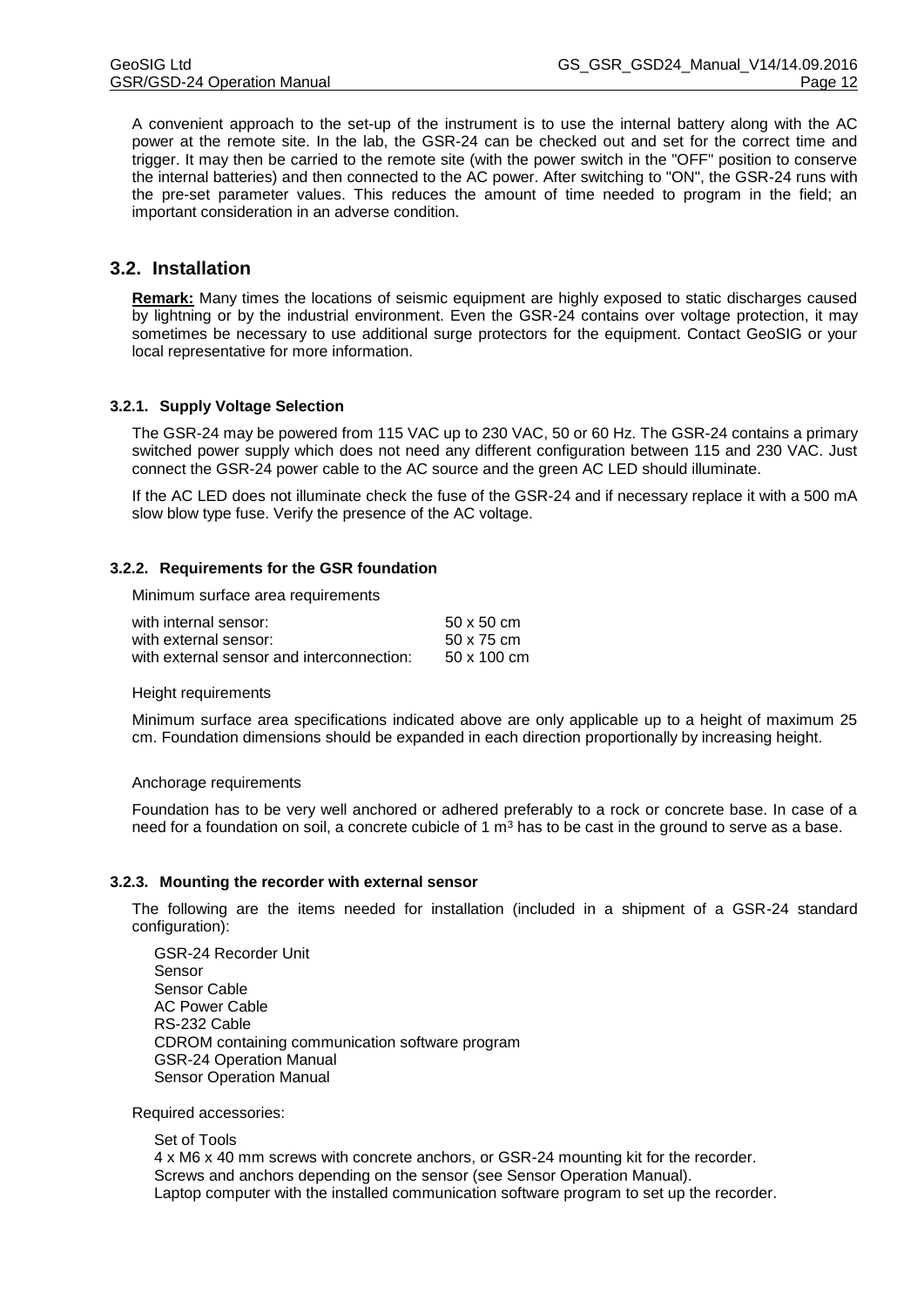#### **Recorder**

- Find a suitable place for the recorder. It may be mounted in any convenient position within 3 meters of the desired sensor position.
- Remove the 4 top screws and open the top cover.
- Install the recorder with the 4 M6 screws and its concrete anchors through the holes on the corners of the housing (fig. 1, fixing screws).
- Depending on the location it may be necessary to earth the recorder properly. Therefore connect the earthing screw of the recorder via a wire of min. 1.5 mm<sup>2</sup> to a proper earth contact.

#### **Sensor**

Please consider that sensor with the compensation of the 1 g gravity have to be installed with one of its axis (X, Y or Z) in the exact upright position.

- Read Sensor Operation Manual for the appropriate mounting of the sensor.
- Find a suitable place for the sensor nearby the recorder.
- Level the 3 levelling screws using a water level. The levelling must be done within 2 degrees.
- Connect the sensor cable.
- Fine adjust the levelling using your PC with the relevant software program (see the Software Program Manual).



Fig. 4, Mounting of the AC / VE Sensors

#### **3.2.4. Mounting the recorder with internal sensor**

The following are the items needed for installation (included in a shipment of a GSR-24 standard configuration):

GSR-24 Unit AC Power Cable RS-232 Cable 3 1/2" Disk containing communication software program GSR-24 Operation Manual

Required accessories:

Set of Tools GSR-24/Sensor Mounting Kit including platform and screws (optionally) Computer with the communication software program to set up the recorder

- Find a suitable place for the recorder.
- Mount the recorder platform with the concrete anchor and the M8 screw in its centre hole on the floor, but do not bolt down permanently at this point.
- Level the platform with the 3 levelling screws using a water level. The levelling must be done within 2 degrees.
- Now bolt the platform permanently. The platform must be rigidly bolted to the structure or the sub terrain to be monitored.
- Remove the 4 top screws and lift off the top cover of the recorder.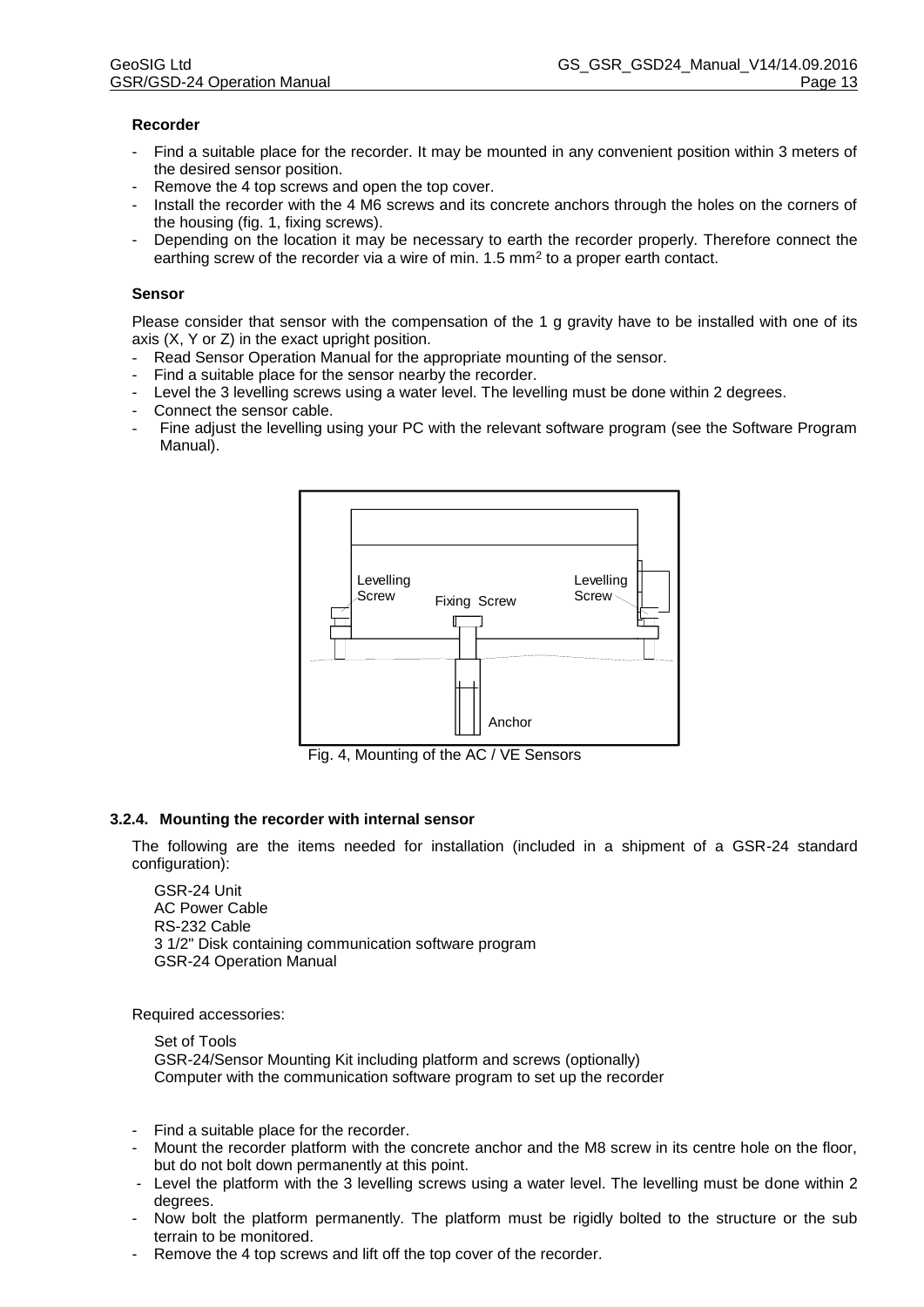- Four through holes within the case wall allow the mounting of the unit on the platform using the included 4 M6 screws.
- Depending on the location it may be necessary to earth the recorder properly. Therefore connect the earthing screw of the recorder via a wire of min. 1.5 mm<sup>2</sup> to a proper earth contact.
- Fine adjust the levelling using your PC with the supplied software communication program.

### **3.2.5. First Start**

- Connect the AC power cable.

The green AC LED indicator must turn on, If not:

- Disconnect the AC power cable from the GSR-24.
- Check if the internal FUSE is blown.
- If so, then replace it with a 500 mA slow blow fuse
- Check if the AC power is present at the plug.
- When the problem is solved, reconnect the AC power cable to the GSR-24.
- Insert the memory card if applicable.
- Switch the main switch to its ON position.
	- The LCD displays first the firmware version, then "GSR startup" appears and dots show the starting progress. The green RUN LED blinks once per second after start-up is performed. It indicates, that the instrument is running.

**Note:** Do not move or vibrate the sensor during the power up cycle. (The GSR-24 is calculating the baseline of the 3 incoming signals, any noise could distort this signals.)

- Connect the GSR-24 with the RS-232 cable to your computer and start the communication software program.

#### **3.2.6. Terminating the Installation**

- After checking the GSR-24 using the communication software program disconnect the RS-232 cable and close the cover of the sensor and the recorder. Fix the remaining cables, so that they may not influence the sensor signal by knocking or vibrating at the sensor.

# **3.3. Setting Operation Parameters**

For setting parameters and for retrieving recorded data a personal computer with the GeoSIG supplied communication software program has to be used. This program provides facilities for setting up the GSR-24 prior to deployment, retrieving GSR-24 event data and displaying the captured data. The program runs on IBM PC compatible computers, including laptop models and is connected with the GSR-24 via serial data interface.

For the installation of FieldView / AllView / GeoDAS (whichever applicable) refer to the Software Manual.

#### **(The Software Manuals FieldView / AllView or GeoDAS (whichever applicable) explains in full details the use of the Software program.)**

#### **3.3.1. Communication with the GSR-24**

- Open the cover of the GSR-24 and move the toggle switch to the "ON" position. The LCD displays first the firmware version, then "GSR startup" appears and dots show the starting progress. The green RUN LED blinks once per second after start-up is performed. This indicates, that the instrument is running.
- Connect the cable from the computer to the RS-232 Port of the GSR-24 and follow the steps written in Software Program Manual.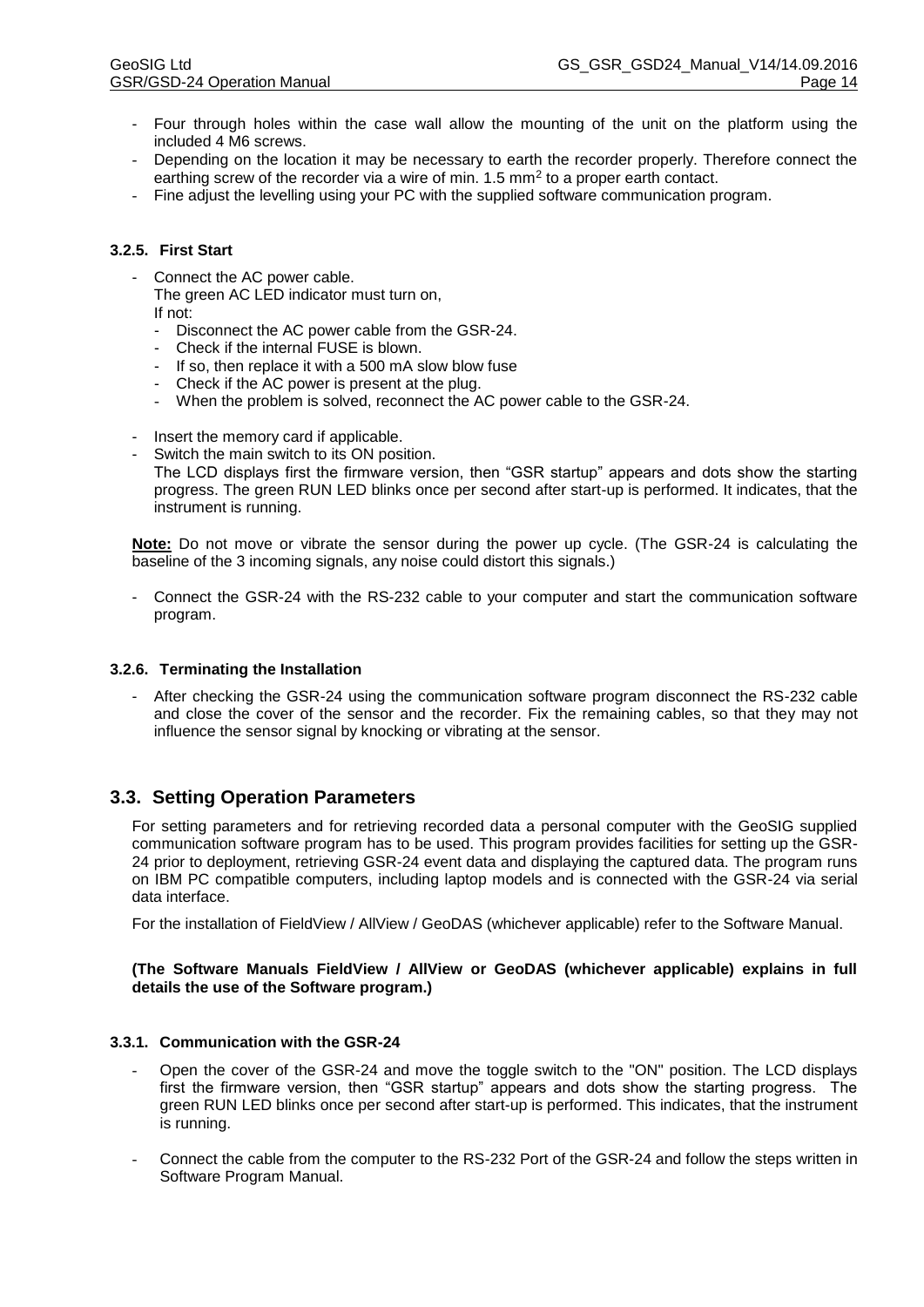#### **3.3.2. Analog signals**

- To verify the operation of the GSR-24 and its sensor follow the steps written in the Software Program Manual.

#### **3.3.3. Date and Time**

- To set date and time of the GSR-24 follow the steps written in the Software Program Manual.

#### **3.3.4. Save and Load Configuration File**

- To save and load configuration files to and from the GSR-24 follow the steps written in the Software Program Manual.

#### **3.3.5. Recording Settings**

- To change recording parameters in the GSR-24 follow the steps written in the Software Program Manual.

#### **3.3.6. Serial Output**

GSR-24 recorders support a Serial Output option. With this option enabled, the recorder will send out data through the RS-232 connection when the user logs out. As soon as the communication software is used to log in, the GBV stops the data output and it remains in this state until log out.

The serial data stream of the GSR-24 contains one or three channels. Depending on the configuration of the instrument that has been set with the communication software program, the user is able to Enable or Disable the serial data output and to choose the number of channels. The GSR-24 (one channel version) sends a data stream including only one channel.

For the recording and analysing on the computer, the data acquisition software **GeoDAS** or **SEISLOG,**  and the analysing software **SEISAN** can be used.

Do never enable the 'Serial Output' and the internal modem at the same time!

Two modes of operation are available for the Serial Output function, Sample Protocol, and Packet Protocol.

- Sample orientated Mode: After log out, every sample is sent to the communication line.
- Packet orientated Mode: After log out, every second a one-second buffer is sent to the communication line.

#### **Sample mode:**

Set-up:

Log in to the recorder

Connect the cable from the computer to the RS-232 connector on the GSR-24.

If AllView is used as the communication software program select the user options **Serial Output Enable** and **Sample Protocol** to enable the sample orientated serial data mode.

If GeoDAS is used as the communication program please refer to the GeoDAS software manual. Start of the serial data mode:

After logging out of the GSR-24 the GSR starts automatically the serial data mode after 2 seconds. Stop of the serial data mode:

After logging in to the GSR, the serial data mode automatically stops and remains off for the time being logged in.

Data format: 11 bytes are sent with each sample to the Com port.

Byte 1, start byte: 0x0d (CR) Byte 2, data byte 1: z high Byte 3, data byte 2: z mid Byte 4, data byte 3: z low Byte 5, data byte 4: y high Byte 6, data byte 5: y mid Byte 7, data byte 6: y low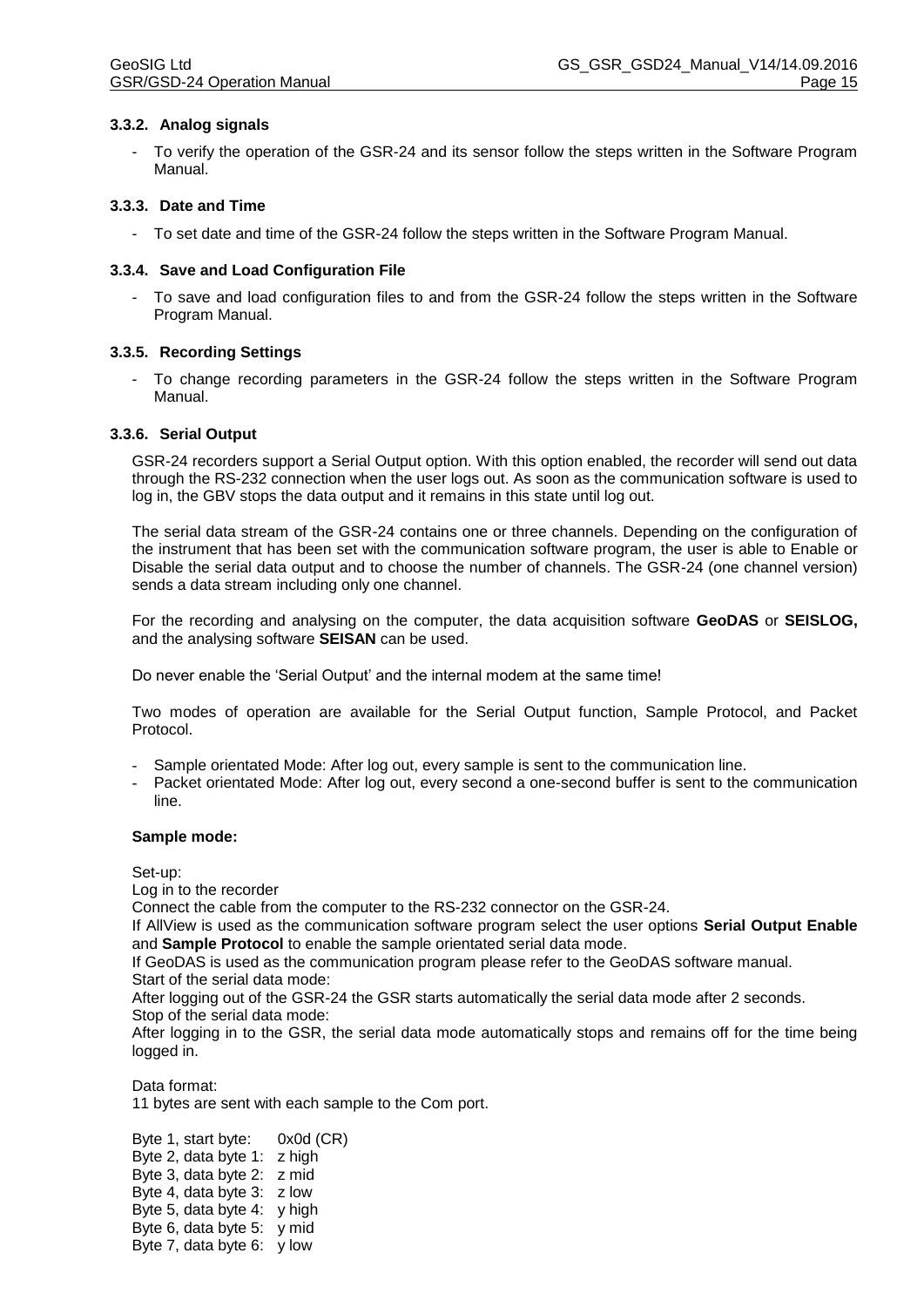Byte 8, data byte 7: x high Byte 9, data byte 8: x mid Byte 10, data byte 9: x low Byte 11, stop byte: 0x0a (LF)

Data format is binary.

Baud Rate:

The transmission baud rate depends on the settings made with the software communication program. The instrument checks if the baud rate guarantees transmission of all bytes for a specific amount of data. Otherwise, it refuses the setting (see below "Possible baud rates with serial data stream").

#### **Packet mode:**

Set-up:

Connect the cable from the computer to the RS-232 connector on the GSR-24.

Log in to the recorder.

Within AllView select the user option **Serial Output Enable** and deselect the user option **Sample Protocol** (Packet enabled) to enable the packet orientated serial data mode. If GeoDAS is used as communication software please refer to the corresponding software manual.

Starting the serial data mode:

After logging out of the GSR-24, it starts automatically the serial data mode after 2 seconds.

Stopping the serial data mode:

After logging in to the GSR, the serial data mode automatically stops and remains off for the time being logged in.

#### Data format:

For the GSR-24 the standard GSBU protocol is used. For detailed information see the GSBU\_GSR-24 protocol definition in the appendix C.

The GSR can be directly connected to **GeoDAS** or **SEISLOG** in the 'Packet' mode, which increases the performance regarding event memory, event detection and online (SEISLOG) and offline (SEISAN) analysis enormously.

If SEISLOG is used please go through the SEISLOG manual to look up the settings required for the GSR-24 digitiser.

#### **Possible baud rates with serial data stream:**

|                                | <b>Communication speed</b> |              |              |              |               |               |                       |
|--------------------------------|----------------------------|--------------|--------------|--------------|---------------|---------------|-----------------------|
|                                | <b>Baud</b><br>1200        | 2400<br>Baud | 4800<br>Baud | 9600<br>Baud | 19200<br>Baud | 38400<br>Baud | 115200<br><b>Baud</b> |
| <b>PACKET mode, 3 channels</b> |                            |              |              |              |               |               |                       |
| 50 SPS                         |                            |              |              | X            | X             | X             |                       |
| 100 SPS                        |                            |              |              |              | X             | X             |                       |
| 200 SPS                        |                            |              |              |              |               | X             |                       |
| PACKET mode, 1 channel         |                            |              |              |              |               |               |                       |
| <b>50 SPS</b>                  |                            |              | X            | X            | X             | X             |                       |
| 100 SPS                        |                            |              | X            | X            | X             | X             |                       |
| 200 SPS                        |                            |              |              | X            | X             | X             |                       |
| <b>SAMPLE mode, 3 channels</b> |                            |              |              |              |               |               |                       |
| <b>50 SPS</b>                  |                            |              |              |              | X             | X             | X                     |
| 100 SPS                        |                            |              |              |              | X             | X             | Χ                     |
| 200 SPS                        |                            |              |              |              |               | X             | X                     |
| <b>SAMPLE mode, 1 channel</b>  |                            |              |              |              |               |               |                       |
| <b>50 SPS</b>                  |                            |              |              |              | X             | X             | X                     |
| 100 SPS                        |                            |              |              |              | X             | X             | X                     |
| 200 SPS                        |                            |              |              |              | Χ             | X             | X                     |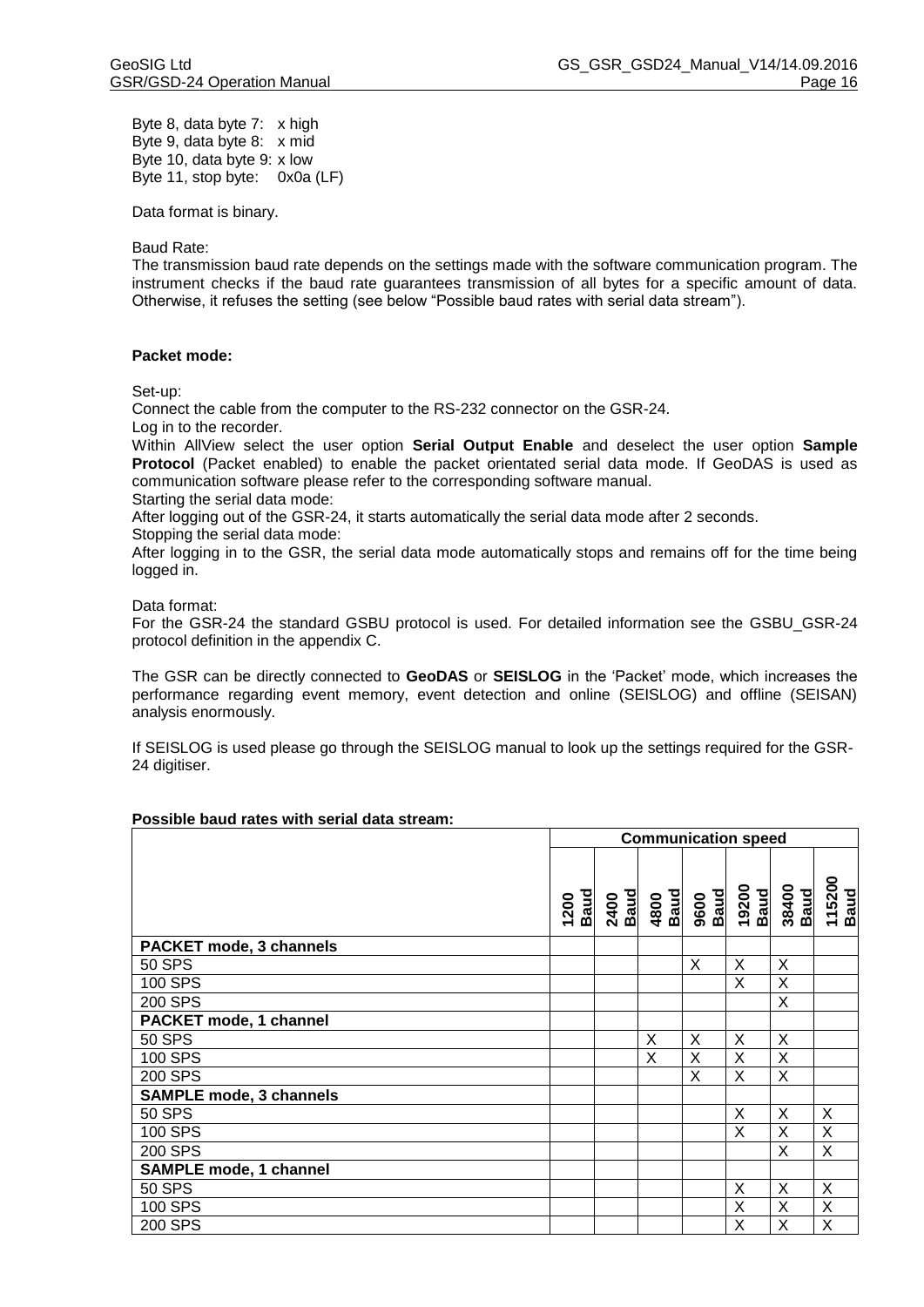#### **3.3.7. SEISLOG**

SEISLOG is a general purpose seismic data acquisition system designed for recording of earthquakes. The system can record 1-64 channels with 12-24 bits resolution and is based entirely on off the shelf hardware. The new PC based SEISLOG is implemented under the operating system QNX manufactured by Quantum Systems, Canada. It is a multiuser and multitasking real time operating system which makes it ideal for this type of application. MS-DOS with Windows may coexist with QNX on a separate disk partition.

#### **3.3.8. SEISAN**

The SEISAN seismic analysis system is a complete set of programs and a simple database for analysing earthquake data from analog and digital data. With this system it is possible using local and global earthquakes to enter phase readings manually or pick them with a cursor, locate events, edit events, determine spectral parameters, seismic moment, azimuth of arrival from 3-component stations and plot epicentres.

The SEISAN programs work on PC and SUN and no format conversion is needed to move data files (binary and ASCII) between the two systems.

#### **3.3.9. File Handling**

- To retrieve files from the GSR-24 follow the steps written in the Software Program Manual.

#### **3.3.10. Termination**

- After performing a **Logout,** (see the Software Program Manual) disconnect the computer from the GSR-24 before switching the computer off. Do not leave *any* unpowered device connected to the GSR-24.
- Do not touch the sensors and leave the area of the equipment as quietly as possible.

# **4. TROUBLE SHOOTING AND MAINTENANCE**

This chapter describes Trouble Shooting using the Self Test features of the GSR-24 and the maintenance needed to be done. Most of the work described can easily be done by the operator. But if you have any doubt please contact first the factory or your local GeoSIG representative.

# **4.1. Self Test**

An extensive system test allows the operator to notice any malfunction of the instrument as soon it has occurred, so he may adjust it before he looses important data.

The system test checks periodically the functions of the GSR-24 and its sensor, some of the functions are even permanently supervised. Its period can be programmed by the operator. This Self Test is divided into 5 various groups:

- Analog
- **Hardware**
- Real Time Clock "RTC"
- **Battery**
- **Memory**

Each of this group may be selected individually for the Self Test to be performed. Each group itself contains several test routines. A flag is set in the GSR-24 for every routine, which has failed in the test. The detailed result of the last test is stored in the header of every event file and can be seen with the Header Information. The actual test result is visible in the **Recorder Display**: **Warnings and Errors**. Warnings and Errors are also indicated in the Status Line of the main menu and by the red LED on the lid of the GSR-24.

The GSR/GCR distinguishes between Warnings and Errors. Warnings are malfunctions of the instrument, which are not serious. All the instruments' essential functions are still in tact, e.g. recording is still possible, and the instrument is not stopped. An error indicates a severe problem of the instrument and may in some cases put the instrument out of function or stop recording.

Following you find the detailed description of every test routine and recommendations, what to do if a test has failed.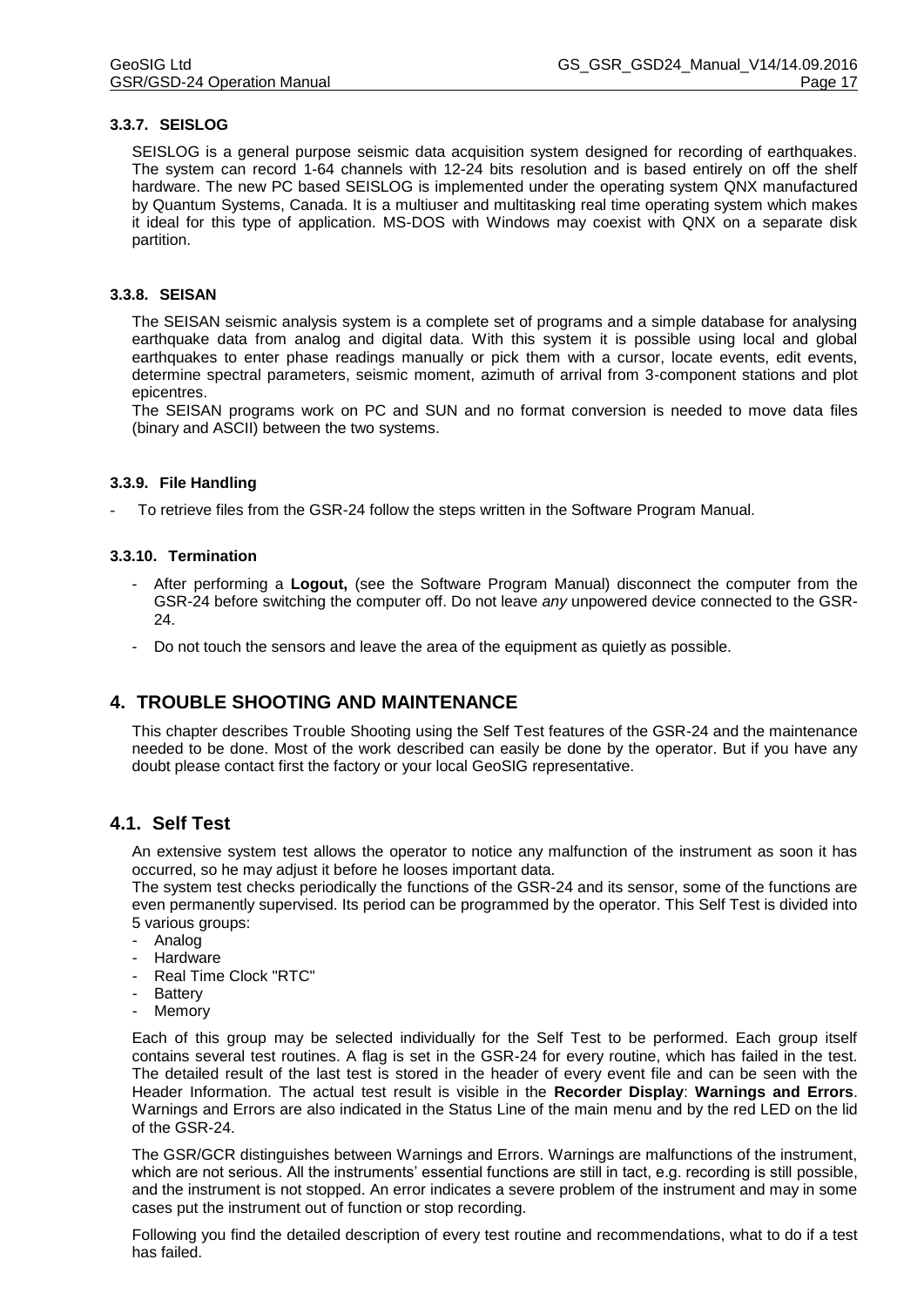**Important:** Remember always to clear the Warning and Error flags before running the Self Test!

**Note:** Should a specific Warning or Error occur frequently, contact the factory or your local GeoSIG representative.

#### **4.1.1. Analog**

If "Analog" is selected in the Test menu, the following test routines will be performed with every Self Test:

The **Noise** Test observes the level on every analog channels over a period of time. If failed **Warning** will appear.

- 1. Check the location of the sensor. Some noise sources such as machines, wind or dripping water may intrude the sensor.
- 2. If the noise occurs only on one channel, check the corresponding sensor module and its electronic circuit.

The **Zero Level** Test observes the analog input levels before and after a test pulse has been given to the sensor/filter. If either of these levels do not correspond to an expected zero level, a **Warning** will appear.

Check the corresponding sensor module.

The **No Sensor** Test monitors the input levels of every channel, and if one of these inputs reads the maximum or minimum value for a longer period of time, an **Error** will be indicated. The instruments keep all its functionality in the case of this error.

1. Check the sensor cable and its connectors. One wire may be interrupted. 2. Check the corresponding sensor module.

A test signal source is built into the GSR-24 to allow testing of accelerometers and analog circuits. The **Analog Response** Test applies a test pulse to the sensor and to the filter input. The responding analog signal is digitised and analysed. If the level measured is not within an expected range in reference to its zero level, a **Warning** will be indicated.

- 1. Check the levelling of the sensor.
- 2. Check the sensor cable and its connectors.
- 3. Check the corresponding sensor module.
- 4. The analog filter of the recorder unit may be defective, call your dealer.

The **ADC Resolution** Test monitors every value read from the AD Converter during system test. If any value is outside the expected range, a **Warning** will appear.

The AD converter may have malfunctions. Run the Self Test again to see if the Warning flag remains set. If yes, contact your local GeoSIG representative.

The **ADC Conversion Time** Test checks the time taken to read every value from the AD Converter during test. If the time exceeds an acceptable value, an **Error** will be indicated.

The AD converter may have malfunctions. Run the Self Test again to see if the Warning flag remains set. If yes, contact your local GeoSIG representative.

#### **4.1.2. Hardware**

If "Hardware" is selected in the Test menu, the following test routines will be performed with every Self Test:

The **EPROM Checksum** Test reads the firmware program of the GSR-24 stored in the EPROM and calculates its Checksum. An incorrect checksum causes a **Warning**.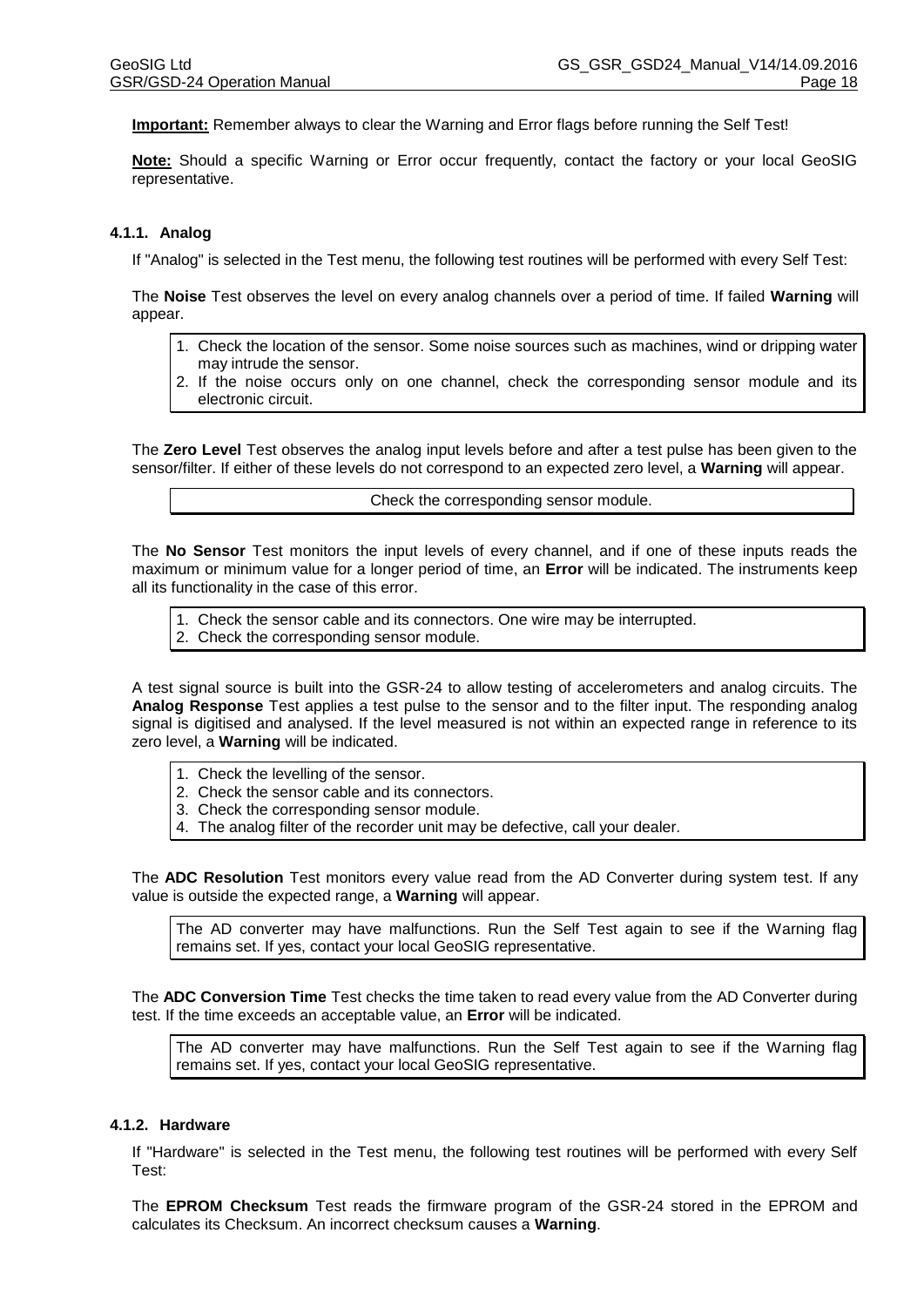The stored program code is probably not anymore in its original form, as when it was programmed. Run the Self Test again to see if the Warning flag remains set. If yes, contact your local GeoSIG representative.

The **EEPROM Checksum** Test reads the GSR-24 configuration parameters stored in the EEPROM and calculates its Checksum. An incorrect checksum causes a **Warning**.

A data corruption has probably occurred in the EEPROM. Run the Self Test again to see if the Warning flag remains set. If yes, save the GSR-24 configuration to the PC and perform a Set Default Settings command (refer to the software program manual). Clear the Warning Flag and run the Self Test again.

The **EE\_RAM Checksum** Test reads the GSR-24 parameters stored within a copy of the EEPROM and calculates its Checksum. Is a working copy of the internal EEPROM, used during run-time to increase speed and reliability. An incorrect checksum causes a **Warning**.

A data corruption has probably occurred in the EEPROM. Run the Self Test again to see if the Warning flag remains set. Check if all programmed parameters are set as required and reset the GSR-24 by switching the Main Switch to OFF and to ON again. Clear the Warning Flag and run the Self Test again.

The **Invalid Instruction** Test monitors the operation of the microprocessor if an attempt is made to execute an instruction with an undefined operation code or illegal addressing mode specification. Failing the test causes a **Warning**.

Reset the GSR-24 by switching the Main Switch to OFF and to ON again. Clear the Warning Flag and run the Self Test again.

The **Address Error** Test monitors the operation of the microprocessor, if an attempt has been made to pre-fetch an instruction from an illegal address or word access to an odd address. Failing the test causes a **Warning**.

Save the GSR-24 configuration to the PC and perform a Set Default Settings command (for further explanation please refer to the software manual). Clear the Warning Flag and run the Self Test again.

The **Stack Monitor** Test monitors the microprocessor run time stack. An overflow of the stack causes a **Warning**.

Reset the GSR-24 by switching the Main Switch to OFF and to ON again. Clear the Warning Flag and run the Self Test again.

The **Divide by Zero Interrupt** Test fails if the microprocessor has attempted a mathematical divide by zero. In this case a **Warning** occurs.

Reset the GSR-24 by switching the Main Switch to OFF and to ON again. Clear the Warning Flag and run the Self Test again.

The **Unexpected Interrupt** Test monitors all unused interrupts of the microprocessor. If an unexpected interrupt occurs the **Warning** flag will be set.

Reset the GSR-24 by switching the Main Switch to OFF and to ON again. Clear the Warning Flag and run the Self Test again.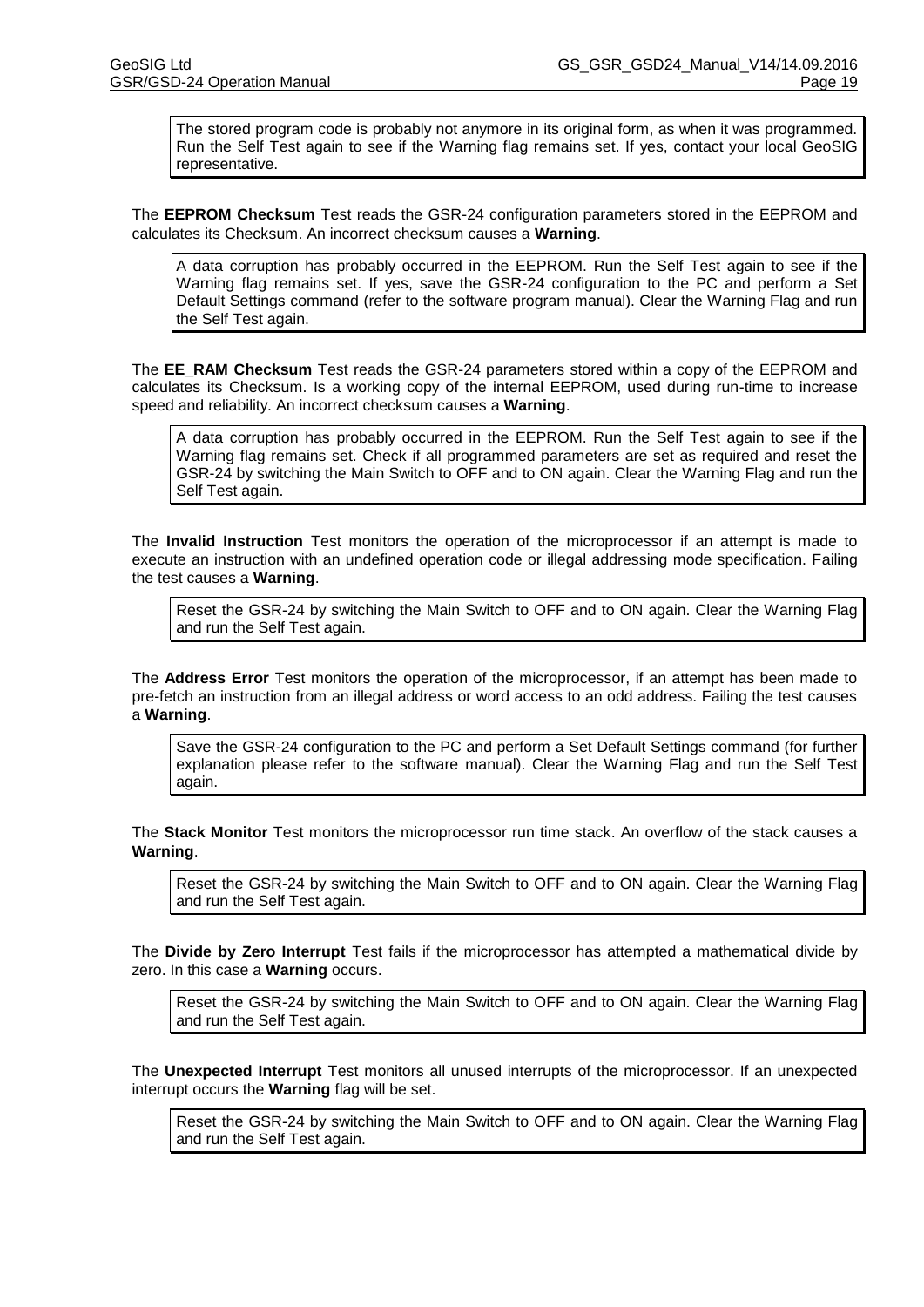#### **4.1.3. Real Time Clock RTC**

If "RTC" is selected in the Test menu, the following test routines will be performed with every Self Test:

The **Valid Time and Date** Test reads the time and date stored within the internal Real Time Clock. If its contents correspond to an invalid time or date, a **Warning** flag will be set.

Check Time and Date of the GSR-24 and reset it to the current Time and Date. Run the Self Test again.

The **Time Increment** Test reads the time and date stored within the internal Real Time Clock waits for 1 second and then reads it again. If the time has not incremented over this period, a **Warning** flag will be set.

Check Time and Date of the GSR-24 and reset it to the current Time and Date. Run the Self Test again.

The **RTC Memory** Test writes to and reads from the memory of the Real Time Clock. By checking the consistency of the data read back, it indirectly checks the presence, operation and connections of the Real Time Clock. Failing the test causes a **Warning**.

Check Time and Date of the GSR-24 and reset it to the current Time and Date. Run the Self Test again.

The **RTC Oscillator** Test reads a test flag within the internal Real Time Clock. If the Oscillator has failed since the last restart or since the last Self Test, a **Warning** flag will be set.

A Warning indicates that since the last restart or Self Test any recorded events may have an incorrect time and date stamp!

Check Time and Date of the GSR-24 and reset it to the current Time and Date. Run the Self Test again.

#### **4.1.4. Battery**

If "Battery" is selected in the Test menu, the following test routines will be performed with every Self Test:

The **Primary Battery Error** Test will set an **Error** flag if the voltage level of the main battery sinks below 11.1 Volts. This flag will be cleared again once the voltage level rises above 11.2 Volts.

With this Error flag set the instrument is no longer able to record events reliably. Although this is a severe error recording is not blocked by the instrument but the error information is as always indicated in the header of an occurring event for later validation of the data.

Connect AC power to the GSR/GCR to charge its main battery or replace the battery.

The **Primary Battery Warning** Test will set a **Warning** flag if the voltage level of the main battery sinks below 11.5 Volts. This flag will be cleared again once the voltage level rises above 11.6 Volts.

Connect AC power to the GSR-24 to charge its main battery or replace the battery.

The **Back Up Battery** Test will set a **Warning** flag as soon the voltage level of the Backup battery sinks below 2.8 Volts.

With this Warning flag set the GSR-24 may no longer maintain the correct time and may loose data within its internal memory when the unit is disconnected from the main battery. Replace the Backup battery on the main board.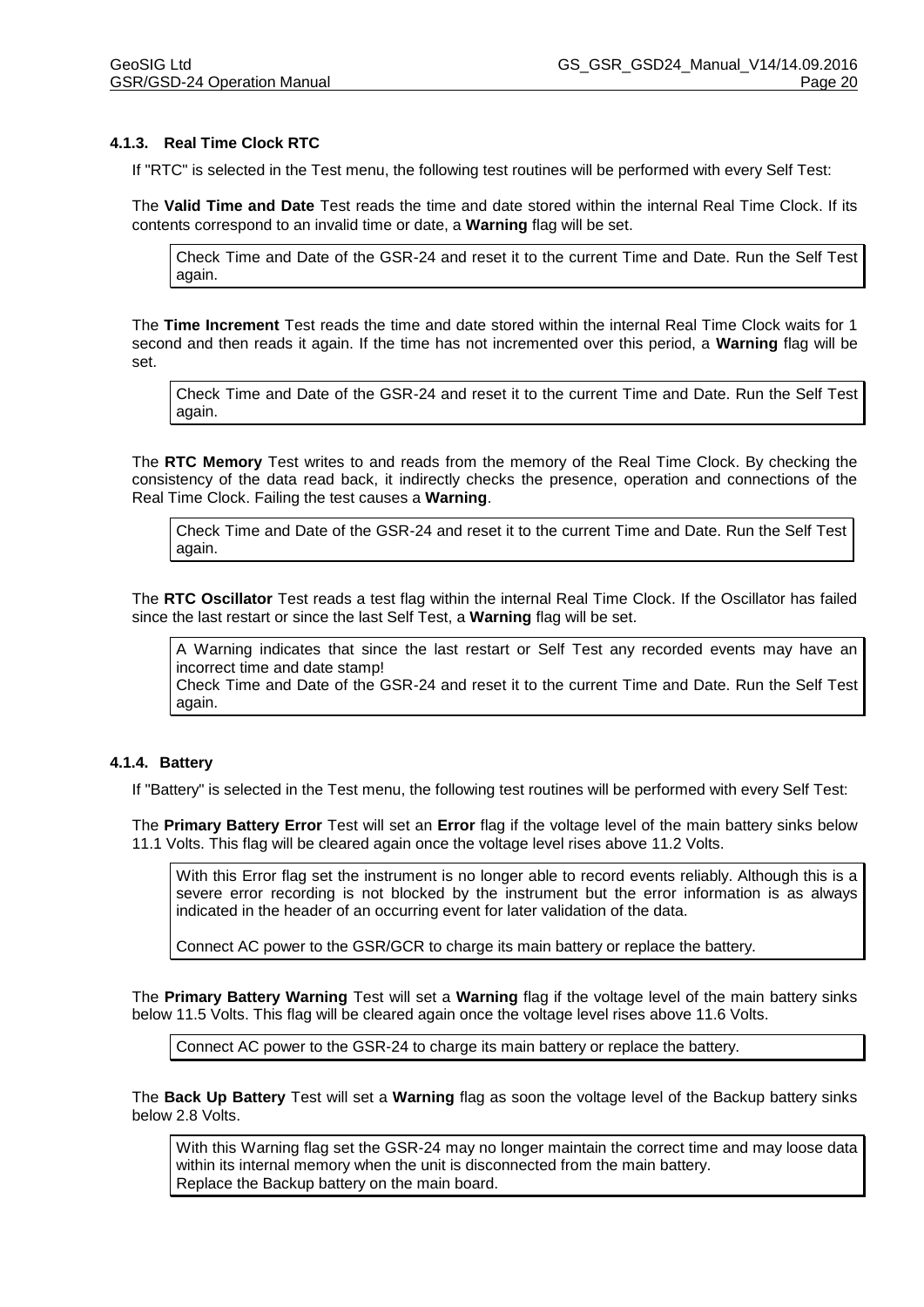#### **4.1.5. Memory**

The memory tests may be time consuming, depending on the amount of memory in the instrument. If "Memory" is selected in the Test menu, the following test routines will be performed with every Self Test:

The **Memory Full** Test is an on-line test and monitors the amount of data memory used. After the data occupy more than 90% of the memory available, a **Warning** occurs. An **Error** is indicated when the data memory has overflowed.

Download your data to your computer and delete the Event Files.

The **Memory Read/Write** Test writes a 0 and a 1 to every location within the data memory without corrupting any data, and checks if there are no stuck bits. A **Warning** occurs if it detects any stuck bits.

1. Run the Self Test again. If the Warning flag remains set some data memory chips may need to be replaced. Contact your local GeoSIG representative.

2. If you are using a removable Memory Card replace it with a new card.

The **Memory Format** Test checks the data format within the event memory. A failed test causes a **Warning**.

Run the Self Test again. If the Warning flag remains download all event files to your computer and delete all files in the GSR-24. Run the Self Test.

The **Memory Present** Test monitors on-line the event memory and if no memory is present e.g. Memory Card removed, a **Error** will occur.

Insert Memory Card properly.

The **Data Checksum** Test determines the checksum of every file stored in the recorder's memory, and compares it to the value stored in the file header. The checksum stored in the file header is calculated during the event; any data corruption of memory either during or after recording will be detected and indicated as a **Warning**.

Event files with a Warning message in their header may contain some corrupted data. They should be displayed graphically and critically analysed, to make sure that the data can be used for analysing. Download all event files to your computer before deleting them in the GSR/GCR. Run the Self Test.

The **Data Consistency** Test checks the block ordering of all files in the GSR-24s memory. If any disordering of blocks is detected, a **Warning** will be indicated.

Download all event files to your computer and delete them all. Run the Self Test.

# **4.2. Maintenance**

The GSR-24 has been designed in a way, that it requires a minimum of maintenance. If the following procedures are performed frequently, the instrument will last for many years.

- The periodic self test indicates any irregularity as soon as it occurs. Therefore it is recommended, to check the recorded test at least **once a year**. Compare the signals of the 3 channels with older records. There should not be a distinctive change.
- The function of a sensor with DC response (capacitive, piezo-resistive and FB sensors) can be checked by inclining the sensor in every axis. An inclination of 90° causes an acceleration of 1.0 g, 30° an acceleration of 0.5 g and 14.7° an acceleration of 0.25 g. Check that value for every channel This check should be performed **annually.**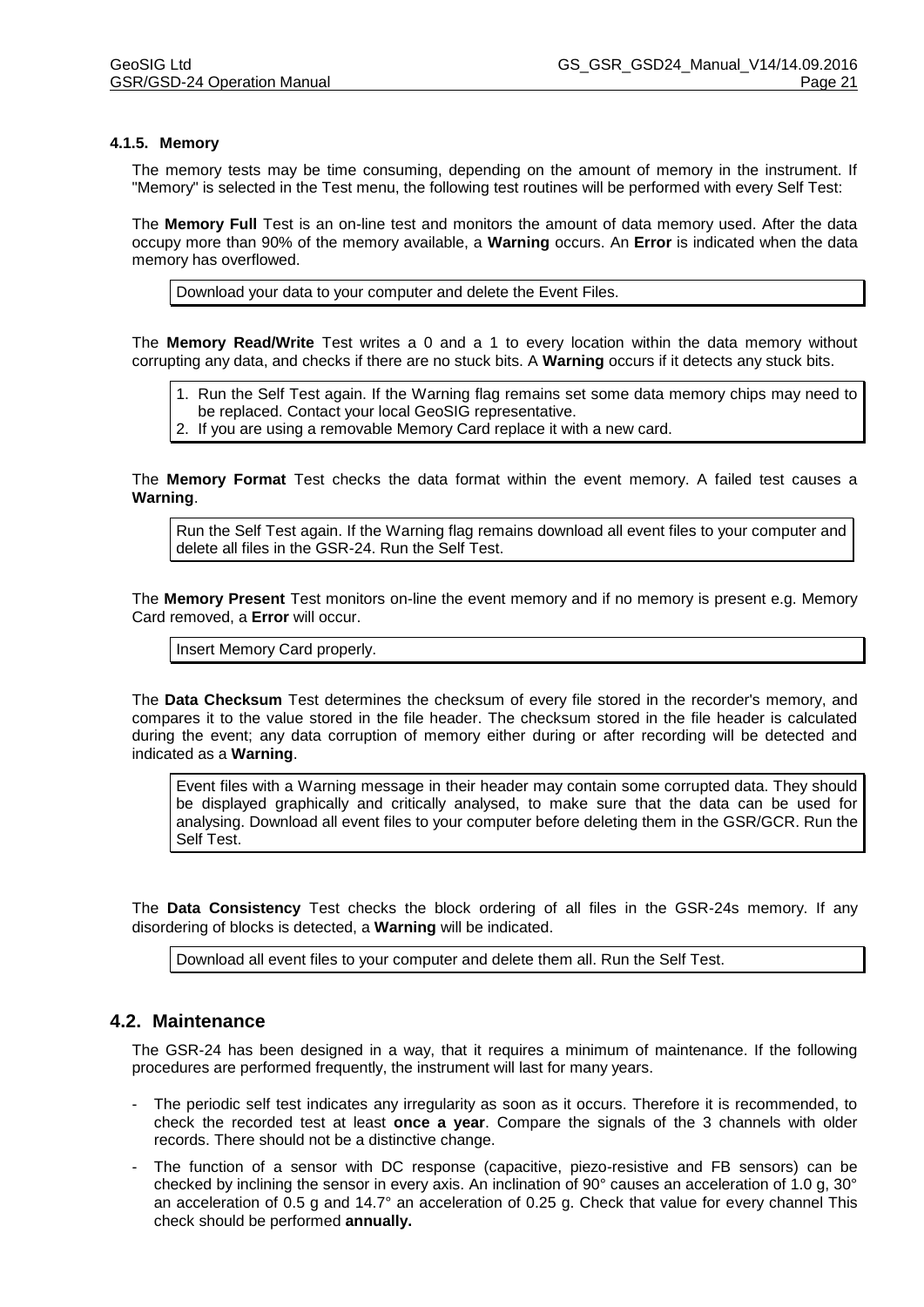The function of the sensor has to be checked frequently with a tilt table. For testing the sensor has to be installed onto the tilt table. The whole range of  $\pm 1g$  has to be checked with the table. Every axis shall be performed. The output signal has to be compared with the calibration values given by the manufacturer.

A sensor without DC response needs to be checked by using a shaking table. The period of this check depends on the used sensor type. For detailed information refer to the data sheet of your sensor.

- Check the function of the alarm relay (option) **annually**. Therefore use the Test Alarm button in the "Alarm Configuration" window of the Communication program.

- The voltage of the main battery and the charging voltage of the charger shall be measured **annually**. Disconnect the AC power to measure the battery voltage, keep the GSR-24 switched on. The voltage should be between 11.8 and 13.2 V, depending on its charge. Reconnect the AC power cable, switch off the GSR-24 and disconnect the main battery, measure the voltage on the battery cables. The voltage should be 13.8 V.

- The physical condition of the recorder and the sensor should be checked **annually**. Make sure every cable and connector is in good condition and plugged in properly.
- The main battery has to be replaced every **3 years**. After replacement program the date of installation and the date of the next replacement into the GSR-24 by using the "Power and Batteries" display of the communication software program.
- The backup battery has to be replaced every **5 years**. After a replacement, program the date of installation and the date of the next replacement into the GSR-24 "Power and Batteries" display of the communication software program.

# **5. FUNCTIONAL DESCRIPTION**

This section discusses some of the technical details of how the GSR-24 works. Input signal filtering and digitising, triggering, time accounting, data storage and event logging are among the function described.

# **5.1. Signal Conditioning**

Signals from seismic sensors coming into the GSR-24 are range-adjusted in preparation for conversion to digital form and are filtered to prevent aliasing effects. The signals are next sampled and digitised, and then digitally filtered under software control to further reduce noise. Only full-filtered data are used for triggering and recording.

The GSR-24 accepts signals from sensors within the voltage range of -5 to +5 resp. -20 to +20 volts depending on the gain.

A GSR-24 digitises and records the sensor signal as follows:

| Analog Input Voltage AIV<br>Gain 1/4 | Analog Input Voltage AIV<br>Gain 1 | Digital Value DV<br>24 Bit | (Bit)       |
|--------------------------------------|------------------------------------|----------------------------|-------------|
| (V)                                  |                                    | Decimal                    | Hex         |
| $-20.0$                              | -5.0                               | -5'242'880                 | $-0x500000$ |
| 0.0                                  | 0.0                                |                            | 0x000000    |
| $+20.0$                              | +5.0                               | +5'242'879                 | +0x4FFFFF   |

The digital values for analog input voltages can be determined using the following formula:

| Gain ¼:   | $DV = AIV \cdot 262'144$ |
|-----------|--------------------------|
| Gain 1.0: | $DV = AV - 1'048'576$    |

#### **5.1.1. Signal Amplification and Analog Input**

The gain factor by which a sensor input is amplified in the GSR-24 analog circuit is factory set to the standard gain ¼ or 1.0. The input range for gain ¼ is +/- 20 volt, for gain 1.0 it is +/- 5 volt. The gain may be set independently on each signal channel on request.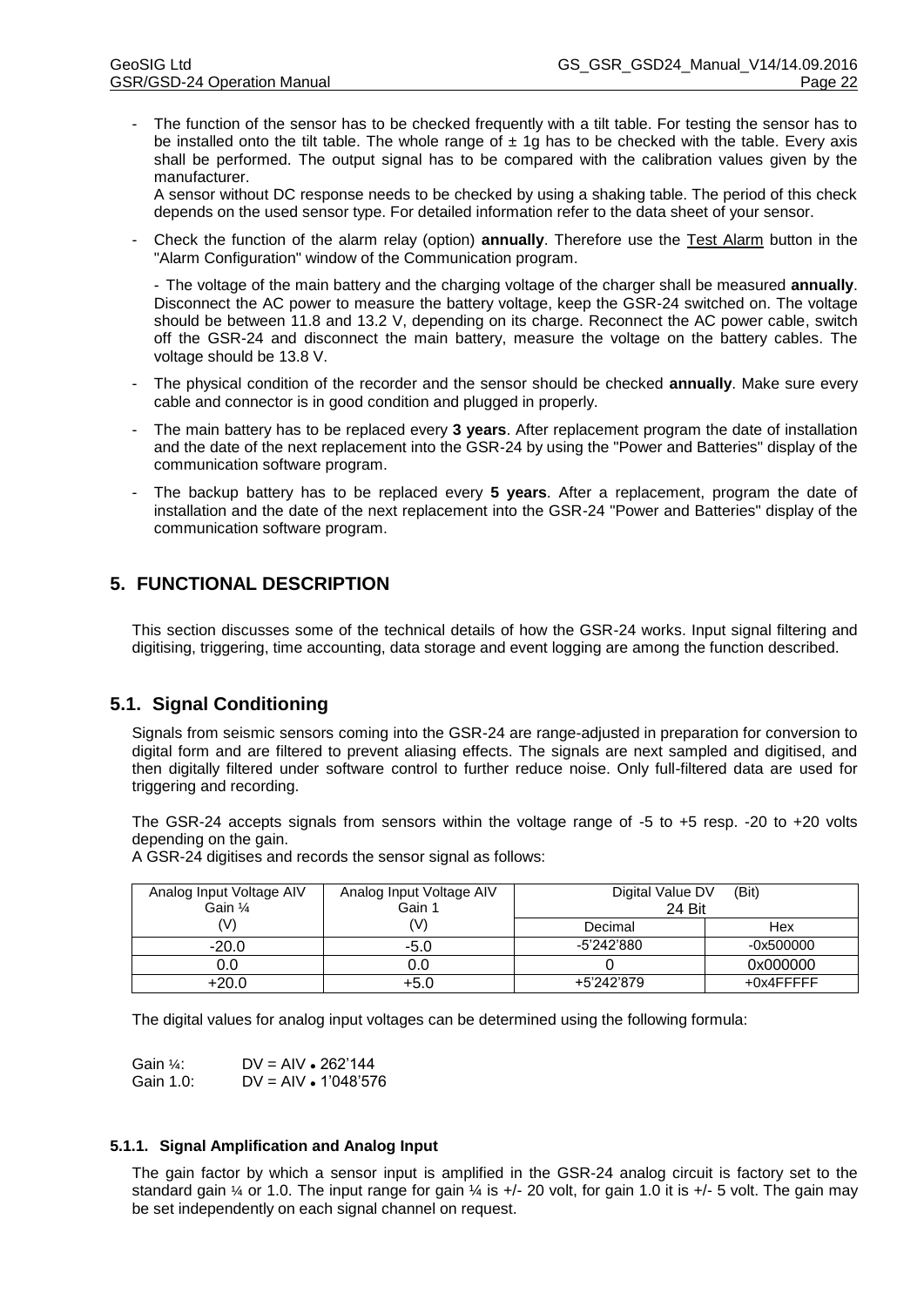The inputs are fully differential for a standard GSR with an input resistance of 22 kOhm at gain 1.0 and 15 kOhm at gain ¼.

#### **5.1.2. Analog Signal Filtering**

Since a Delta-Sigma architecture is used as A/D converter the anti-aliasing analog filter can be realised rather simple. The fourth order Delta-Sigma architecture allows over sampling of 4096 times. Therefore the analog filter is an RC with a corner frequency of 4.1 kHz. The filter removes signal energy at frequencies at the input sampling rate (205 kHz) so that these higher frequencies are not aliased by the sampling process, appearing as erroneous digitised data. The signal level at 205 kHz at the output of the analog filter is at least 35 dB below the input level.

#### **5.1.3. Signal Digitising**

The amplified and filtered analog signals are sampled at a rate of 205'000 SPS per channel and converted by a fourth order monolithic Delta-Sigma modulator designed especially for very high resolution of signals between dc and 1500 Hz. The modulator is configured with the appropriate monolithic Finite Impulse Response (FIR) filter with programmable decimation. As part of the digital filtering process, the over sampled data (x 4096) are "decimated" to reduce the sampling rate to either 200, 100 or 50 SPS. Damping at f3 is –130 dB for all Output Word Rates (see Fig. 5).



Fig. 5, Digital Filter Response

| <b>Filter Specifications:</b> |
|-------------------------------|
|-------------------------------|

| <b>Output Word Rate</b> | Passband | <b>Passsband Flatness</b> | -3dB Freq. | Stopband  | Group      |
|-------------------------|----------|---------------------------|------------|-----------|------------|
| f(0(Hz))                | f1 (Hz)  | (dB)                      | f2(Hz)     | f3 $(Hz)$ | Delay (ms) |
| 200                     | 75       | υ.                        | 82.4       | 100       | 145        |
| 100                     | 37.5     | 0.1                       | 41.2       | 50        | 290        |
| 50                      | 18.75    | 0.                        | 20.6       | 25        | 580        |

Note:  $G_{SB} = -130$  dB for all Output Word Rates

The internal noise of the GSR-24 is excellently low (< 1 count rms @ 50 s/s) for high resolution recorders of this type. DC offset is stable with temperature and is trimmed internally. The maximum potential dynamic range is 132.1 dB @ 50 s/s.

Channel Isolation is typically 127 dB to 140 dB and channel to channel skew is zero since the GSR has three independent but synchronised modulator-filter pairs.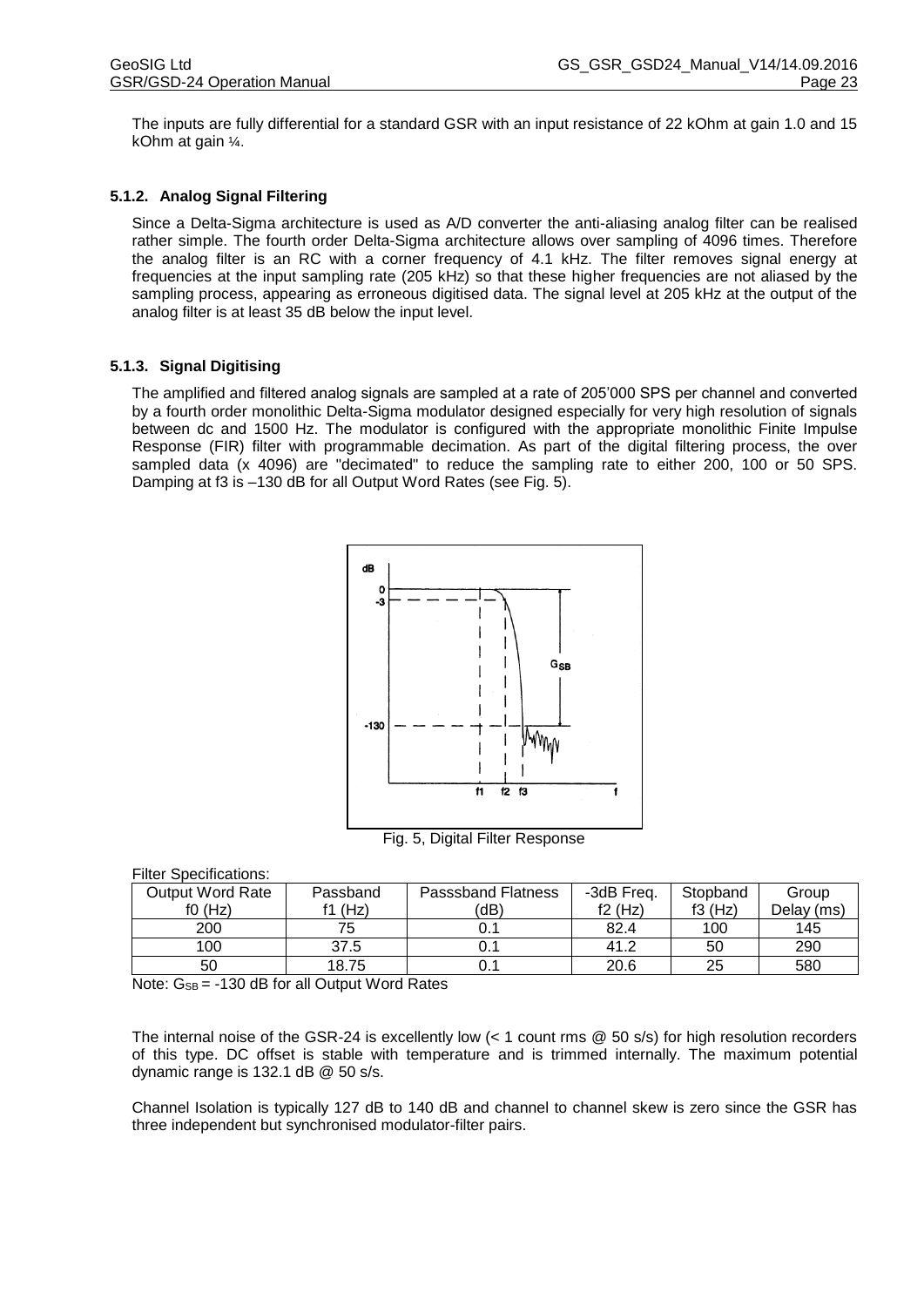# **5.2. Triggering**

Any of three methods may be used to trigger the GSR-24 to start recording data:

- The GSR-24 may be set to trigger internally when incoming sensor signals satisfy certain criteria.
- The GSR-24 may be set to start recording by software command from a connected PC.
- A trigger signal may be provided from another GSR-24 or other external source (with external trigger/network option).

Recording starts the pre-event time before trigger, continues as long as the trigger criterion is met and stops after the post-event time.



Tig. 5, Typical Recorded Data for 1 Channel

If the user sets up trigger parameters that are continually met by the environment, the system will trigger continuously. This will be indicated by the yellow event LED which is always on. The user can connect a PC to the GSR-24 unit to interrupt the recording and select a different set of trigger criteria.

## **5.2.1. Internal Triggering**

Internal triggering requires that incoming sensor data satisfy certain pre-set criteria for recording to begin. The digitised and digitally filtered sensor data are used as input to the internal triggering system. Either of two criteria may be used for internal triggering. The Threshold Trigger simply determines if the signal amplitude has exceeded a pre-set threshold. The Short Term Average/Long Term Average (STA/LTA) Ratio Trigger determines if there is a sudden increase in signal amplitude. A combination of both Threshold and STA/LTA triggers may also be selected so that the GSR-24 will start recording when either trigger criterion is met.

#### **Threshold Trigger**

The Threshold Trigger compares the signal amplitude of the filtered trigger signal to a threshold value. The sensor data are first processed by a digital high-pass filter with a corner frequency of about 0.1 Hz to remove any DC offset. The data are then filtered and rectified to give an absolute-value signal amplitude ranging from 0 to a maximum of 2048. Data recording is initiated when the amplitude exceeds the pre-set threshold value.

The user may enter the threshold values in the selected channel unit. The communication software program calculates it to raw counts (LSB) and puts the value into the recorder. If the threshold is set to 10 counts, then a signal greater than 10 counts will cause a trigger.

#### **STA/LTA Ratio Trigger**

The STA/LTA ratio trigger uses an algorithm which will filter out background noise and allow only those data which pass through its filters to trigger the record function of the GSR-24. This filter method uses a Long Term Average of data inputs to set the background noise base level and compares this to a Short Term Average of data which is more responsive to changes in the data input stream. During the steady state of the system, the STA and the LTA will be nearly equal. The shorter the STA averaging period, the more quickly it will change with the input. The trigger condition occurs when the ratio of the STA versus the LTA exceeds a present level, ALPHA.

To use the (STA/LTA) ratio trigger, four pieces of information must be supplied: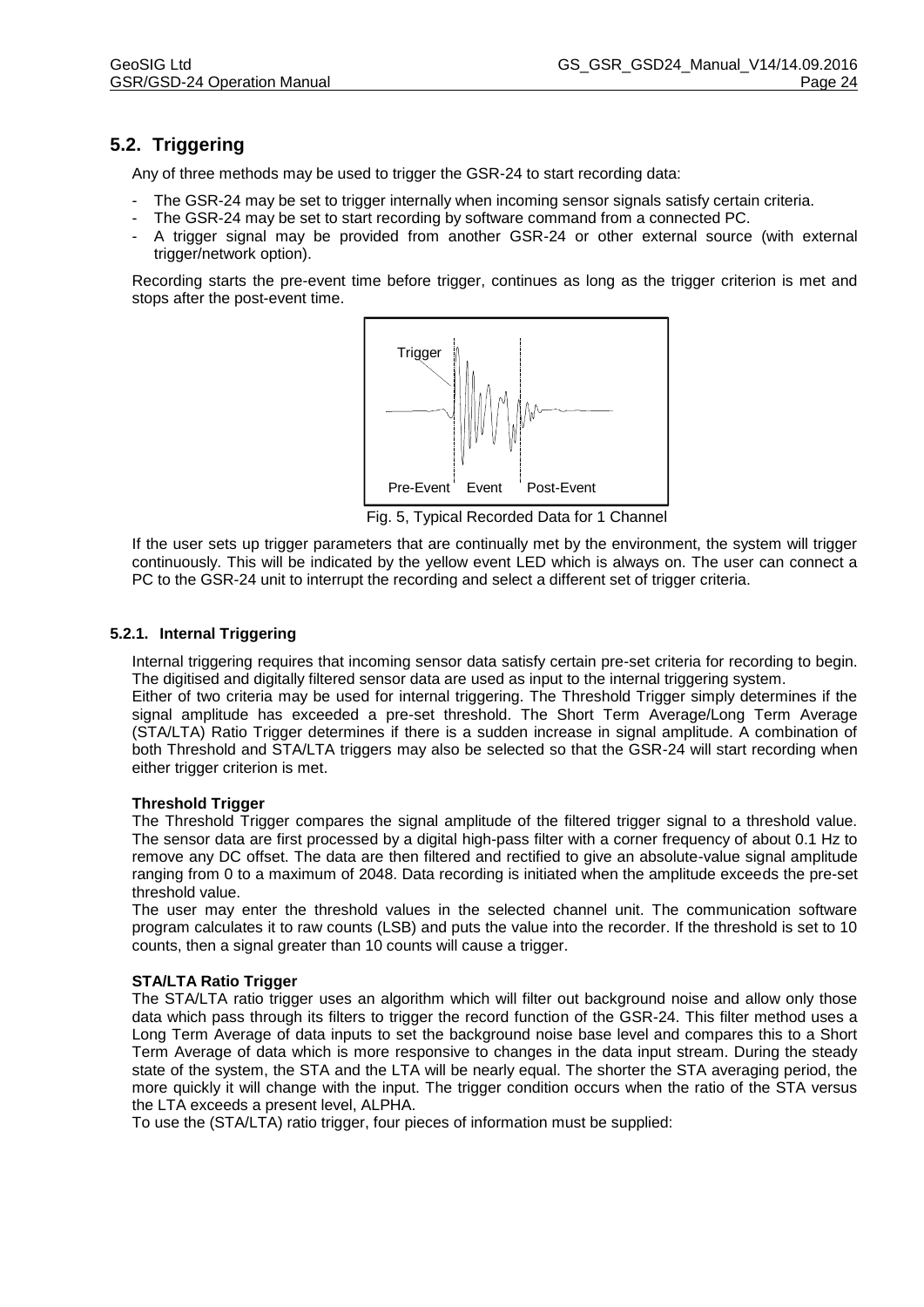- The short term time period
- The long term time period
- The ratio (ALPHA) dB of short term average to long term average which will trigger recording, and, whether or not to update the LTA during the event.

The averaging time for the STA and LTA may be set as follows:

STA 0.1 to 10.0 seconds LTA 1 to 100 seconds

**Note:** The LTA may not be set smaller than the STA.

The ratio of STA to LTA, ALPHA, is defined as: STA

 $ALPHA = 20 x log<sub>10</sub>$  $\overline{\phantom{a}}$ LTA

The probability of having a false trigger due to noise will be minimised if a long STA averaging time is selected. Obviously, the STA should not be chosen longer than the shortest event of interest. In addition, the STA should be shorter than the block of pre-event data stores in the Pre-event Memory. If not, the initial portion of an event may not be recorded.

If the LTA is allowed to be updated during the event, and the event is long relative to the length of the LTA period, then the instrument will determine that the event is actually part of the background noise and the trigger condition will terminate. The user has the option of enabling or disabling the LTA update.

#### **5.2.2. Software Triggering**

The GSR-24 may be set up to begin recording data by command of the connected PC. The program supports triggering by key stroke. If the Software Trigger in the Trigger Settings window is enabled, the operator may start recording by clicking Trigger Now in the Directory of Instrument Files. The GSR-24 records Pre- and Post Event Time. This feature is useful for measuring seismic noise levels.

#### **5.2.3. External Triggering** (option)

The GSR-24 may be externally triggered by connecting a trigger signal to the Interconnection connector (option). The external signal may come from another GSR-24 recorder, from a Control Centre or from some other source. The GSR-24 begins recording data when the external trigger signal goes to a low (0 V) on a falling edge. Several data recorders may be connected in "bus" fashion and triggered simultaneously by one trigger signal.

Whenever it is triggered, regardless of trigger source, the GSR-24 puts out a signal on the Master/Slave connector to be used as a trigger by other units, e.g., one GSR-24 may be set up to trigger internally on incoming sensor signals, and can then activate several other units to begin recording.

# <span id="page-29-0"></span>**5.3. Triggering Guidelines**

It is important to note that the input signal for the trigger channel is digitally high-pass filtered to remove any DC offsets. The digital high-pass filters have a corner frequency of approx. 0.1 Hz.



Fig. 6, Typical triggering ranges of the GSR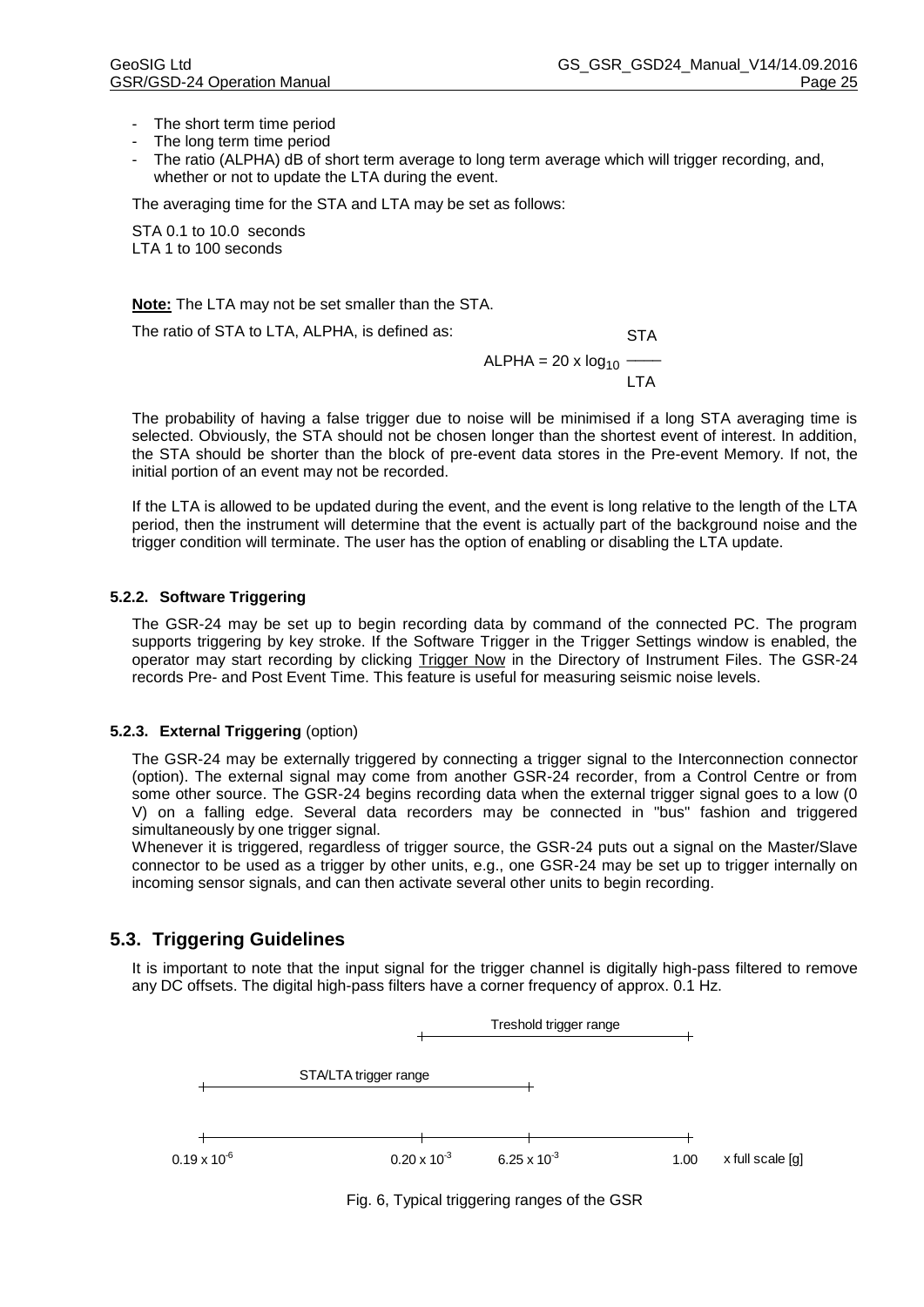## **5.3.1. Threshold Trigger**

The threshold trigger compares the digitally low-pass filtered and rectified input (sensor) signal with the value of the threshold level in the **Trigger** menu. The corner frequency of the filter has to be set in the **Filter** menu.

### **5.3.2. STA/LTA Ratio Trigger**

The STA/LTA (Short Time Average/Long Time Average) ratio trigger computes the short term and long term averages of the rectified input (sensor) signal. When the STA exceeds a pre-selected multiple of the LTA, the **GSR-24** begins to record data. The advantage of this trigger type is that the trigger sensitivity adapts to the seismic background signal. With an increasing noise level the trigger sensitivity decreases and therefore less false triggering occur.

To use the STA/LTA ratio trigger, four following information must be supplied:

- the short term time period
- the long term time period
- the ratio dB of short term average to long term average which will trigger recording
- if you want to have the value of the long term average updated during an event.

The average time for the STA and LTA may be set as follows:

- STA 0.1 to 10 seconds
- LTA 1 to 100 seconds

**Note:** The LTA may not be set smaller than the STA.

The ratio of STA to LTA, ALPHA, is defined as:

**STA** 

$$
ALPHA = 20 \times log_{10} \frac{1}{LTA}
$$

The probability of having a false trigger due to noise can be minimised if a long STA averaging time is selected. Obviously, the STA should not be chosen longer than the shortest event of interest. In addition, the STA should be shorter than the block of pre-event data stored in the Pre-event Memory. If not, the initial portion of an event may not be recorded.

The average period for the LTA should be chosen short enough to adapt to any changes in the level of background noise. However, the LTA time should be long compared to the STA time, otherwise, the LTA will adapt to an event as if it was simply a change in the background noise level.

Please note that it is possible to select a combination of STA, LTA and ALPHA which will not meet the trigger conditions and no internally generated trigger will occur. For example with

$$
STA = 1.0
$$
  
LTA = 10  
ALPHA = 23 dB

the STA/LTA ratio of 14.125 (23 dB) never could be reached because the LTA adapts to the signal before the STA value gets to the trigger level.

In this case, the theoretical maximum value for ALPHA would be

$$
ALPHA = 20 \times log_{10} \frac{2048}{205}
$$

 $ALPHA = 20 dB$ 

This would indicate that any value of ALPHA greater than 20 dB could never be used for any LTA period/STA period ratio equal to 10. Some sample STA/LTA values and the greatest possible ALPHA that would allow a trigger are given hereafter.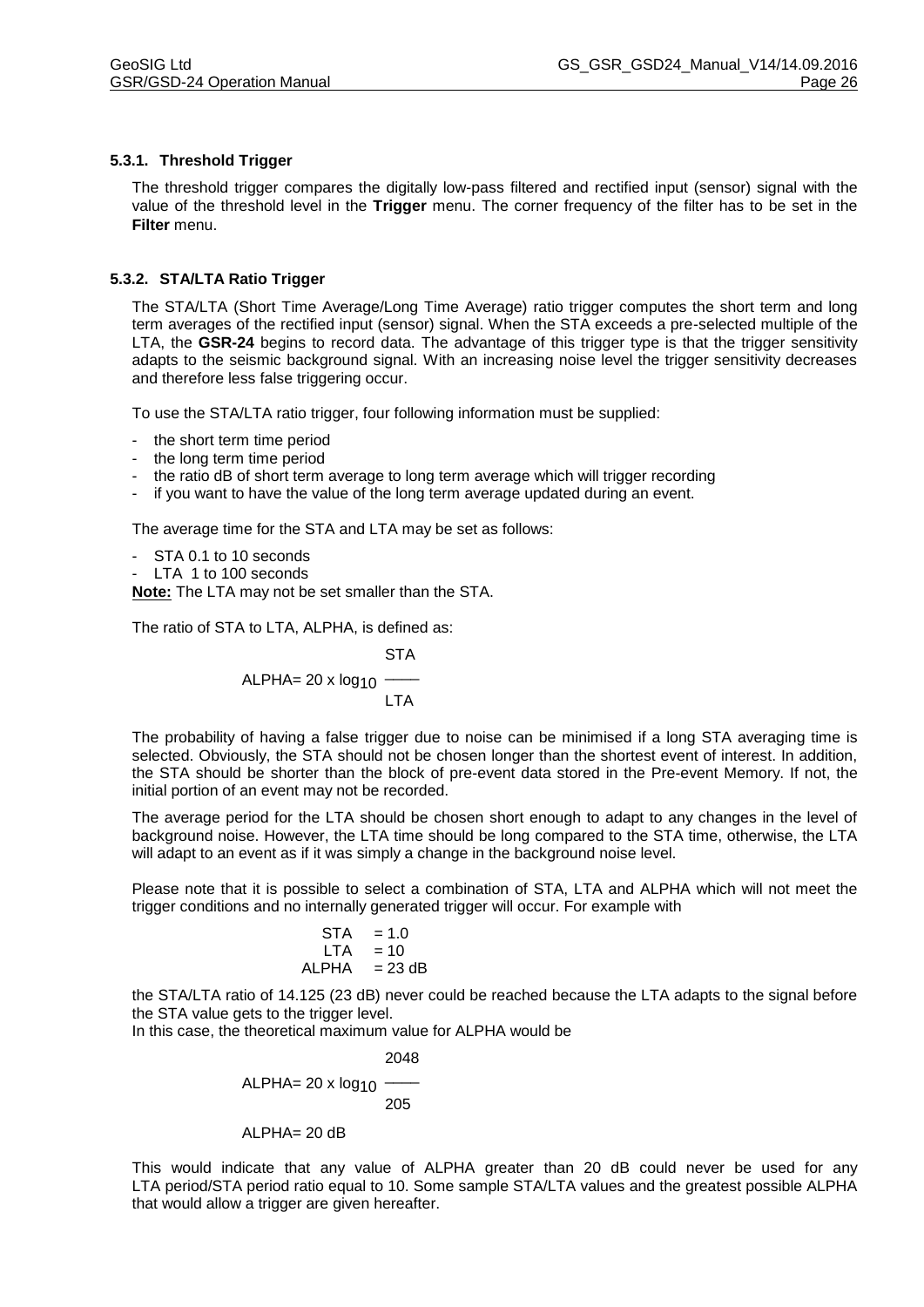| STA | TA | Maximum ALPHA |  |
|-----|----|---------------|--|
| 2.0 | 10 | 14 $dB$       |  |
| 1.0 | 10 | 20 dB         |  |
| 0.5 | 10 | 26 dB         |  |
| 0.5 | 20 | 32 dB         |  |
| በ 2 | 20 | 40dB          |  |

Max. values of ALPHA for some sample STA/LTA ratios.

If the LTA Update is enabled, the long term average value (LTA) will be periodically updated even during an event. The recording of a long event could be cut off since the LTA value increases until the ratio of STA/LTA has reached a value where the trigger condition is no more fulfilled. With an adequate "Post-Event Time" the loss of data can be minimised.

If the LTA Update is disabled, the long term average value (LTA) will be "frozen" during recording. With a permanent seismic noise signal where the input signal does not decrease for a long time, the short term average value (STA) will no more reach a value below the trigger level any more after triggering. The GSR-24 will not stop recording until its memory is full. Therefore it is recommended to have the LTA Update "enabled" for standard applications.

Three examples of typical applications and the suggested trigger parameters are given below

- Micro Event Detection

For this application, the unit should trigger on both low level and short events. consequently, the STA/LTA ratio is set low and the STA averaging time is set short.

> $STA = 0.1$  to 0.5 seconds  $LTA = 10$  seconds  $ALPHA = 10$  to 18 dB LTA Update : YES

**Note:** At this setting, some false triggers should be expected in most locations.

- Local Earthquake Detection

In this situation, the unit should trigger on small local earthquakes. The expected amplitude of the events will be larger than in the previous case.

| STA        | $= 0.5$ to 1 seconds |
|------------|----------------------|
| LTA        | $= 20$ seconds       |
| ALPHA      | $= 14$ to 24 dB      |
| LTA Update | : YES                |

- Strong Motion Detection

For this application, the unit will record only strong motion events and there will be almost no false triggers.

| STA        | $= 1$ second    |
|------------|-----------------|
| LTA        | $= 20$ seconds  |
| ALPHA      | $= 18$ to 26 dB |
| LTA Update | : YES           |

#### **5.4. Data Recording**

An "event" is a period of time during which recording is triggered. When an event occurs, the GSR-24 stores digitised sensor data in its flash memory for later retrieval. Recording continues as long as trigger criteria are met, and then for an additional period of time to make sure the end of the event is captured. Storage allocated for this additional recording interval is referred to as "post-event memory".

For recording to stop, there must be no trigger condition for at least the post-event interval. If trigger condition disappears and then the same, or some other trigger condition is re-established within the postevent interval, the event is considered to be continuing and recording is not terminated.

The GSR-24 also records sensor data occurring within a pre set time interval prior to an event. This is accomplished by continuously keeping an updated record of the most recent sensor data in "pre-event memory". When a trigger occurs, these data are included as part of the record or the event.

The pre-event and post-event memory intervals are selected by the operator during GSR-24 set-up.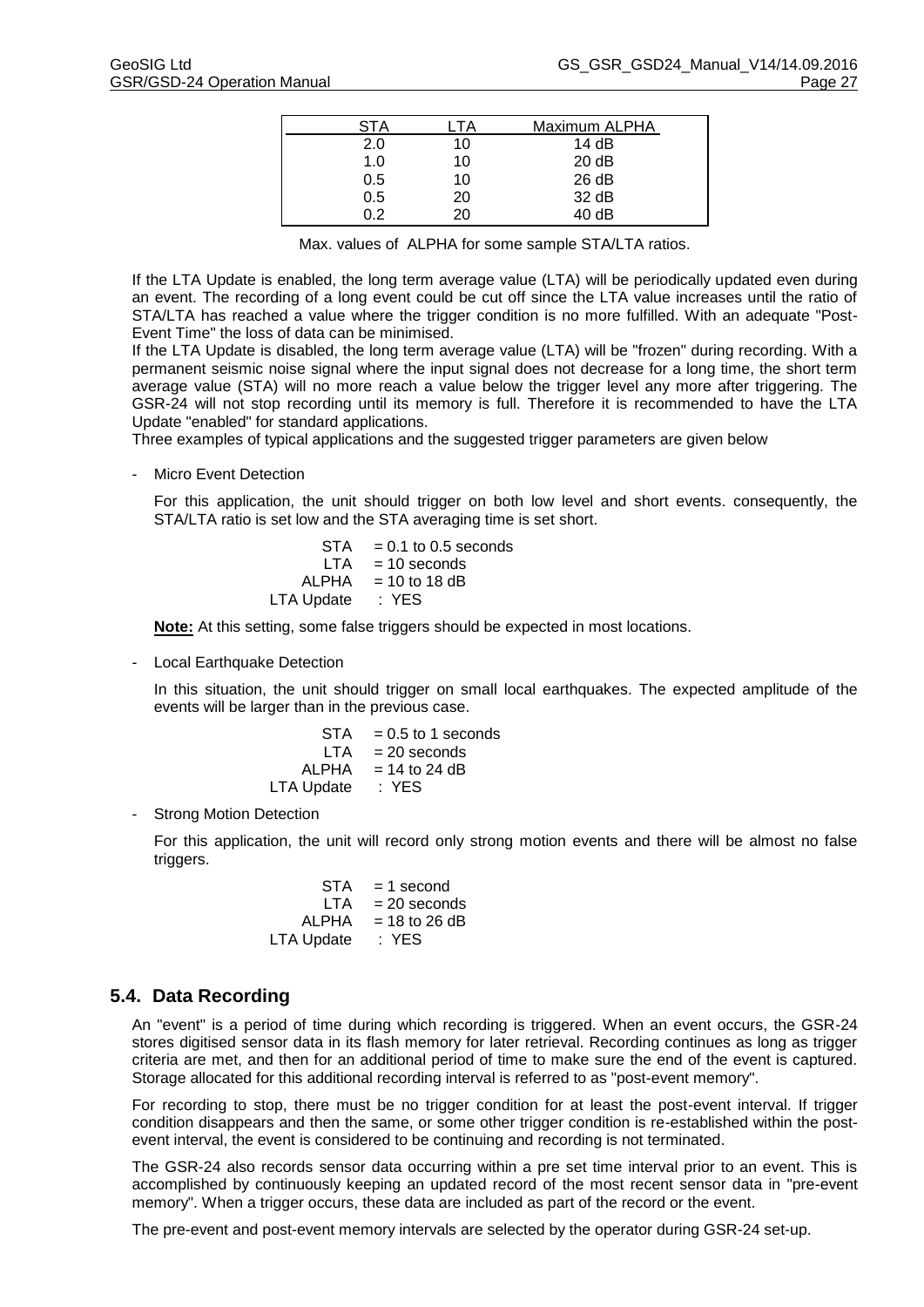#### **5.4.1. Event Directory**

The GSR-24 maintains a directory of recorded event files and a summary of key information about each event. This data may be displayed in tabular format by attaching a PC to the GSR-24. The operator may then decide which event(s) are of interest and extract data from the GSR-24 for just those events.

#### **5.4.2. Recording Capacity**

The maximum recording time is related to the sample rate, the number of recorded channels and the amount of memory installed in the GSR-24. It may be calculated by:

|       | м         |          | where $M =$ Memory (Byte)                        |
|-------|-----------|----------|--------------------------------------------------|
| $t =$ | $3*CH*SR$ | SR<br>CН | $=$ Sampling Rate (SPS)<br>$=$ Channels (1 or 3) |
|       |           |          | $=$ time (sec.)                                  |

With 8 MByte memory installed, recording 3 channels and using a sample rate of 200 SPS we receive a maximum recording time of 1 hour 18 min.

#### **5.4.3. Optional ATA Compact Flash Memory card**

With the appropriate option the GSR-24 supports ATA Compact Flash Memory cards. These cards are removable and can be connected to a PCMCIA drive using an adapter. This enables you to transfer big amounts of recorded data fastest to a PC.

#### **Card handling:**

- To remove or connect a card to the GSR-24 always turn off power first.
- For first use or if the data format of the card is not valid any more you have to format it using the communication program of the GSR-24 (please refer to the software manual).
- The command "Format Card" erases all data on the card.
- Never write anything to the card when using it in a PC and you like to continue recording afterwards.
- When you write, defragment or format the card in a PC you cannot use it anymore in the GSR before you have not formatted it with the GSR-24 communication program.
- If you delete files within AllView or GeoDAS, you have to defragment it afterwards to get the freed space for further use.

# **5.5. Clock**

The GSR-24 has a complete, self-contained time-keeping system. This clock keeps track of days, hours, minutes and seconds. The instrument has the ability to set the clock to the current time manually, or to set the time and synchronise the clock automatically with an encoded external time signal. The clock operates from the internal battery and runs regardless of the position of the ON/OFF switch.

#### **5.5.1. GPS Option**

The GPS (Global Positioning System) is originally used for navigation. It contains 24 satellites which orbit the earth in a distance of about 20 000 km. The signals transmitted by the satellites are used to get the position; minimum 4 satellites have to be received by the GPS receiver to find its exact position. The transmitted signals contain also precise time information, which is used to update the internal clock of the GSR-24.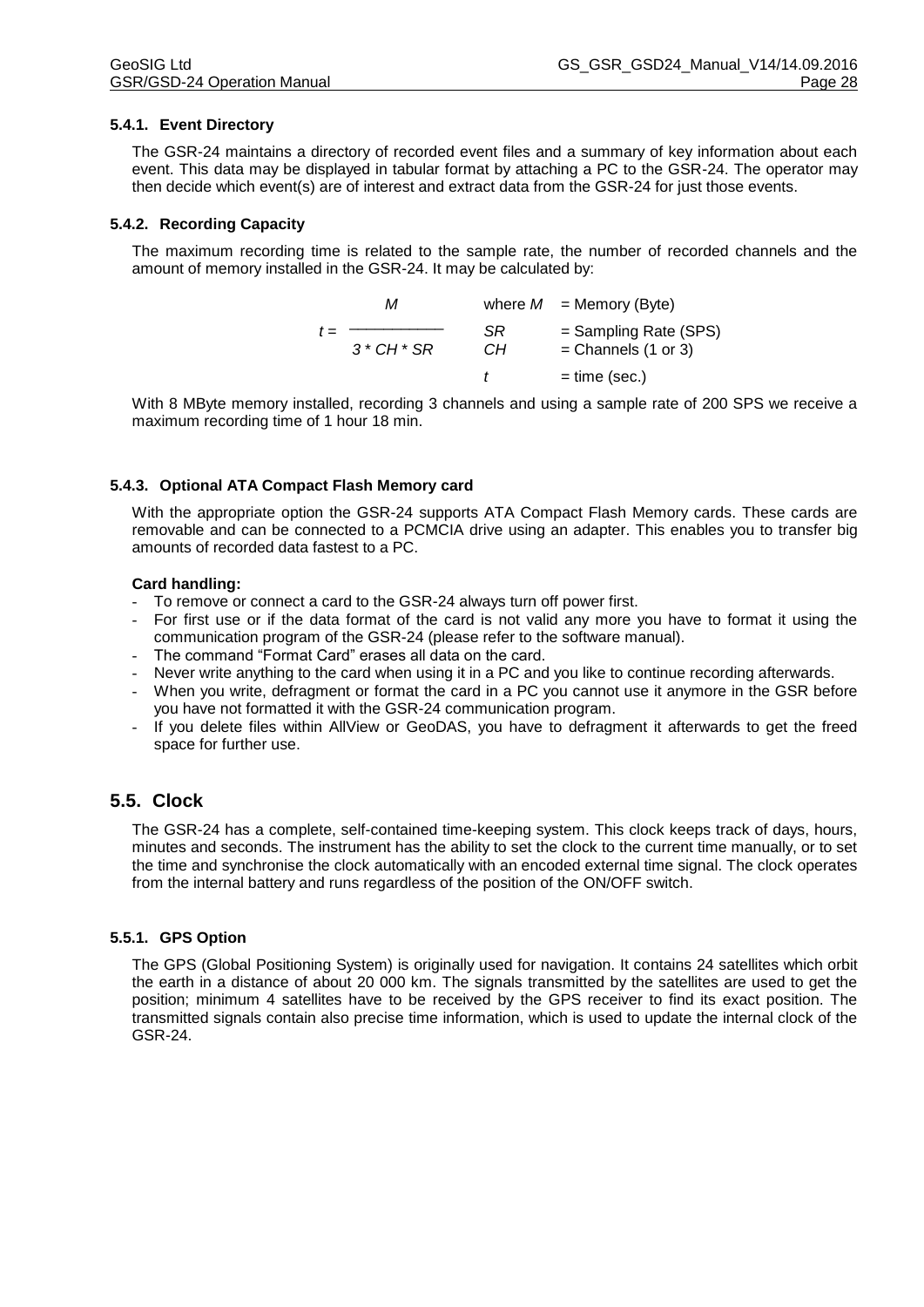# **5.6. Self Test**

An extensive self test routine checks periodically the functions of the GSR-24 and its sensor, some of the functions are even permanently supervised. The detailed result of the last test is stored in the header of every event file and can be seen with the Header Information. The actual test result is visible in the **Errors and Warnings** display of the communication program. Warnings and Errors are also indicated by the red LED on the lid of the GSR-24.

The GSR-24 distinguishes between Warnings and Errors. Warnings are malfunctions of the instrument, but it is still running and capable to record data. With an error the instrument is out of function.

The different self tests performed by the GSR-24 are divided into various groups, Analog, Hardware, Real Time Clock (RTC), Battery and Memory.

See chapter 5 for detailed information about the Warning and Error messages.

# **5.7. Data Retrieval**

In order to retrieve event data, an IBM-PC compatible personal computer running the supplied communication software program or other software with data capture capabilities must be used.